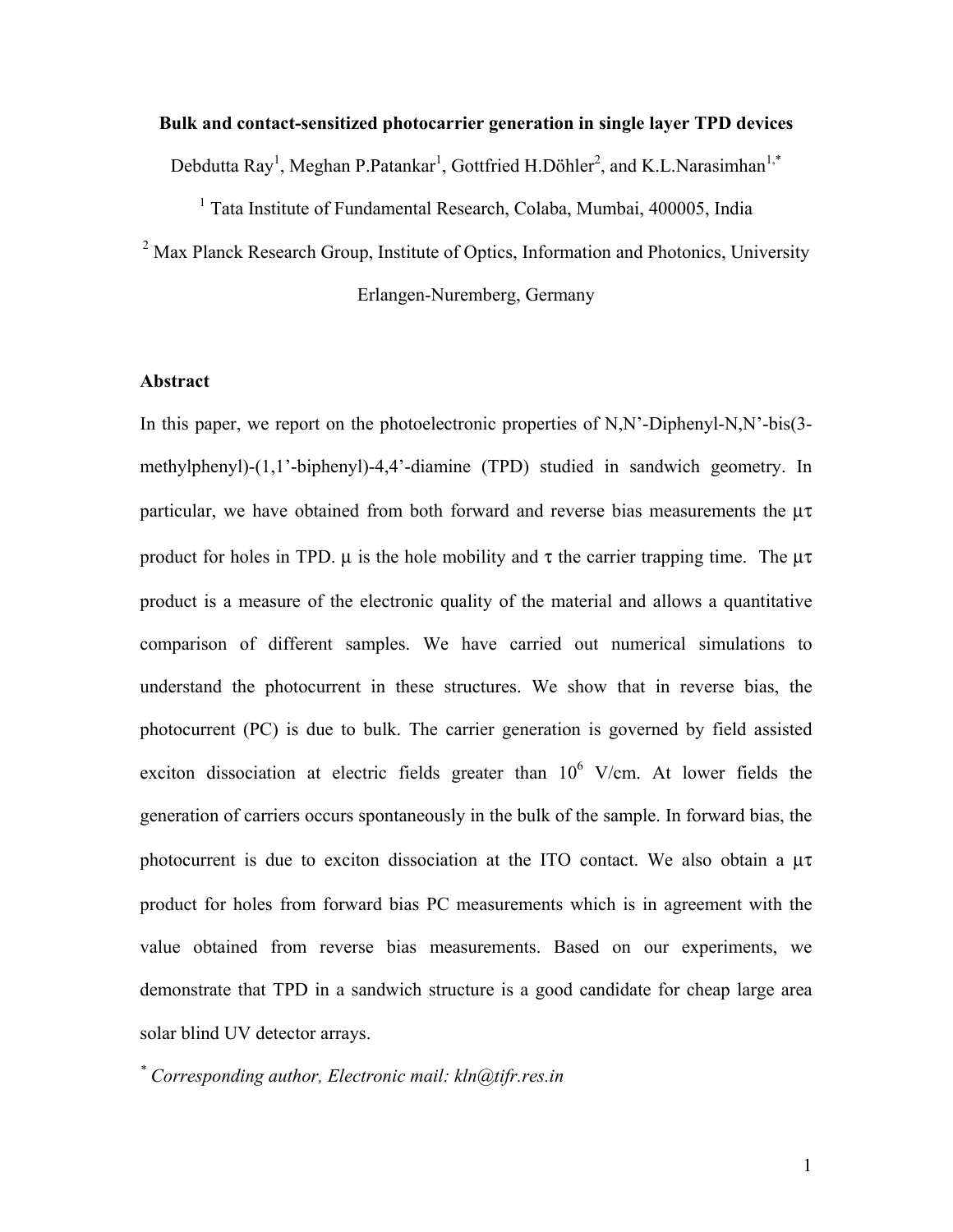#### **1. Introduction**

The discovery of efficient electroluminescence<sup>1</sup> in organic semiconductors has triggered revival of interest in organic semiconductors. This interest has opened up new areas of investigation in optoelectronics based on organic semiconductors. Some examples are OLEDs, field effect transistors, solar cells etc. $2-4$  However, electronic transport and optoelectronic properties in these materials are not well understood and are currently the focus of many investigations.<sup>5</sup>

TPD is widely used as a hole transporting layer in bi-layer organic light emitting diodes based on small molecules. DC transport in this material has attracted a great deal of attention. Contacts significantly influence electronic transport in TPD.<sup>5</sup> However, very little is known about the optoelectronic properties of TPD. Yang et. al.<sup>6</sup> have reported on the photoconductivity in TPD and conclude that photocarrier generation in TPD is due to exciton dissociation at the contact. However, no detailed study of the optoelectronic properties of TPD has been reported in the literature. One of the advantages of studying phototransport is that it is possible to get an estimate of the  $\mu\tau$  product of the majority carrier where  $\mu$  is the carrier mobility and  $\tau$  the carrier lifetime.

The  $\mu\tau$  product is the figure of merit for a photoconductor and is a measure of sample quality. The µτ product enables a quantitative comparison of different samples of the same material in terms of electronic quality. This provided the motivation for studying photoconductivity in TPD. Recently we had obtained the µτ product of electrons in a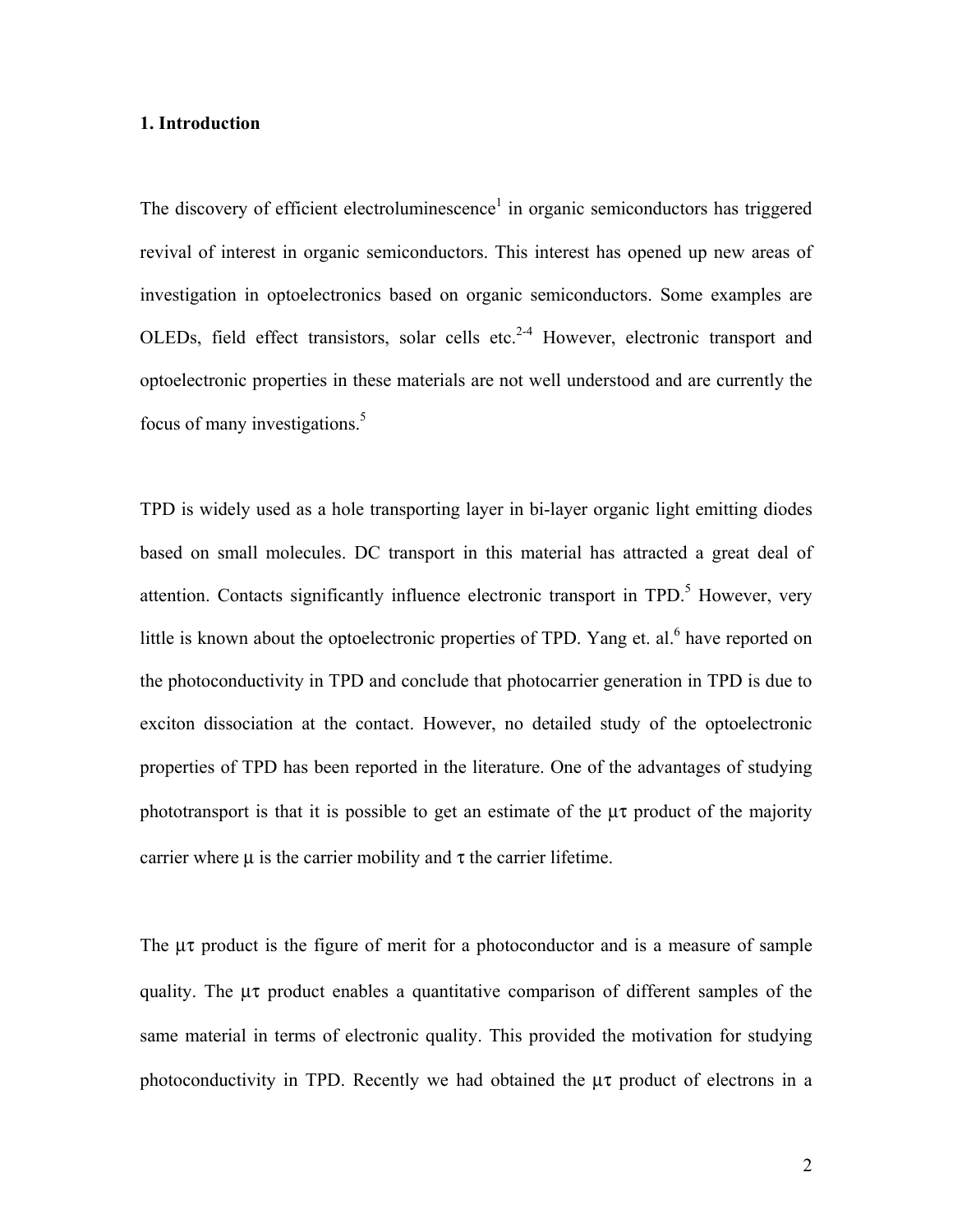widely used electron transporting molecule – tris  $(8-hydroxyquinoline)$  aluminum  $(Alq<sub>3</sub>)$ using photoconductivity measurements.<sup>7</sup>

The paper is organized as follows. Section 2 contains a brief description of the experimental set up. Section 3 contains results and discussion. This is divided into three parts. After a brief general discussion of the data in forward and reverse bias (3A) this section is followed by a detailed discussion on photoconductivity in reverse bias (3B). To properly understand transport in reverse bias, we present simulations of phototransport in organic semiconductors followed by a discussion of results of photoconductivity in reverse bias. Section 3C discusses the photoconductivity in forward bias followed by conclusions. Appendix 1 contains details of the simulations used in section 3B.

#### **2. Experiment**

The TPD devices (sandwich geometry ITO/TPD/Al/LiF) were prepared by evaporating TPD on pre-patterned ITO coated glass substrates in vacuum at a pressure of  $8x10^{-7}$  Torr. The top contact was semitransparent Al. The devices were finally encapsulated in-situ with a 1000Å LiF layer. The thickness of the TPD samples was varied from 500-3000Å. The thickness was measured in-situ using a quartz crystal monitor and confirmed independently by optical absorption and capacitance measurements. The photocurrent was measured by illuminating the devices through the (bottom) ITO or (top) Al electrode. The light sources used were a 100W Xenon lamp coupled to a monochromator and a 360nm LED. The light was chopped using a mechanical chopper.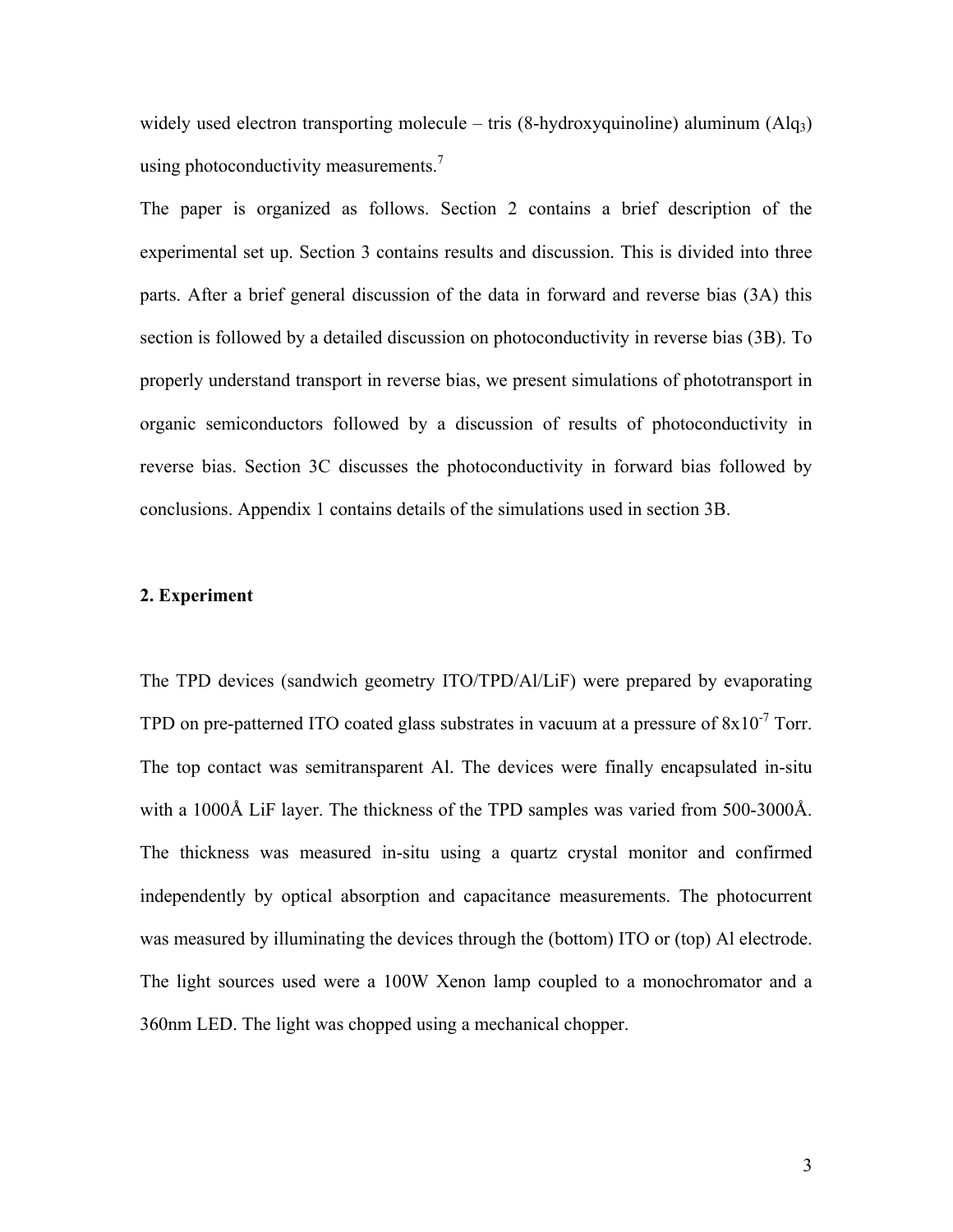All measurements were made with the sample in vacuum. The photocurrent (PC) defined as  $J_{PC} = J_{Light} - J_{Dark}$ , was measured using a lockin amplifier. Details of sample preparation and measurements have been described earlier.<sup>7</sup>

#### **3A. Results and Discussion**

Figure 1 shows the PC of 2000Å and 1000 Å thick TPD samples as a function of applied electric field for 360 nm (hυ=3.44 eV) illumination. The inset shows the schematic energy level diagrams in forward and reverse bias conditions for the sample. In forward bias (i.e. ITO positively biased), the photocurrent initially increases strongly with bias and then tends to saturate. The PC is strongly asymmetric – it is much larger in forward bias than in reverse bias. We also see from the figure that the magnitude of the saturation photocurrent in forward bias depends strongly on the following:

a) The thickness of the sample.

b) Whether the sample is illuminated through the bottom ITO or top aluminium electrode. The PC is much larger for illumination through the bottom (ITO) electrode.

Figure 2 shows the spectral response of the sample in reverse and forward bias respectively for a 2000 Å thick sample of TPD. In this experiment light is incident through the top aluminum electrode. The optical absorption spectrum of the sample (TPD) is also shown for comparison. The spectral response of the photocurrent is very different for the two cases. In forward bias, the PC is maximum (minimum) when the absorption is minimum (maximum) – the spectral response is antibatic with respect to the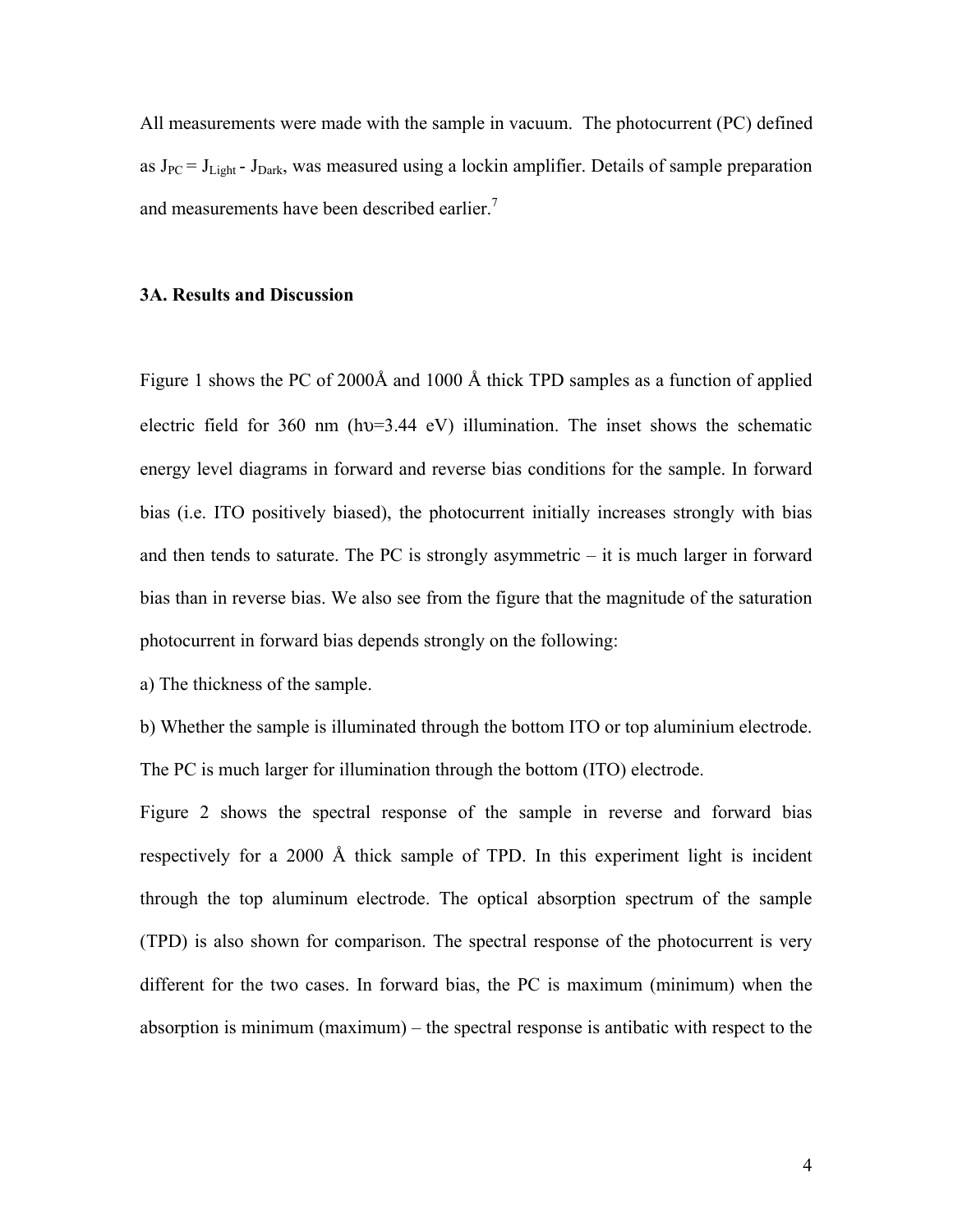absorption spectrum. In reverse bias the photocurrent spectral response is symbatic with the optical absorption. We now try to understand these results.

Optical excitation in organic semiconductors is primarily excitonic in nature.<sup>8</sup> Free carrier production is associated with exciton dissociation. This can take place either in the bulk of the sample or at the electrodes. We now briefly discuss these two cases.

We first discuss the case of exciton dissociation at the electrodes giving rise to PC. In this case, excitons generated within a diffusion length of the electrode diffuse to and dissociate at the electrode into electrons and holes.<sup>9,10</sup> One of the carriers will recombine with the image charge at the electrode and the other carrier drifts under the influence of the external electric field giving rise to photocurrent. Only these excitons contribute to the PC. It is well known that holes dominate electronic transport in  $TPD$ <sup>11,12</sup> In forward bias, for light incident through the top electrode (Al), the PC is a maximum when the optical absorption is a minimum (corresponding to maximum light reaching the ITO surface) and vice versa. This is consistent with the data in fig.1 where in forward bias (for a 1000 Å thick sample) the saturated PC is almost an order of magnitude larger for light incident through the ITO contact when compared with illumination though the aluminium contact. We hence conclude that in forward bias, the PC is primarily due to exciton dissociation at the ITO surface. This will be discussed in greater detail later in this paper. If, on the other hand, the PC is a bulk process, then one expects that for uniformly absorbed light, the magnitude of the PC should be the same whether the sample is illuminated through the top or bottom electrode.<sup>7</sup> The criterion of uniform illumination implies thin samples ( $\alpha$ L<<1). The optical absorption co-efficient ( $\alpha$ ) for TPD, at 360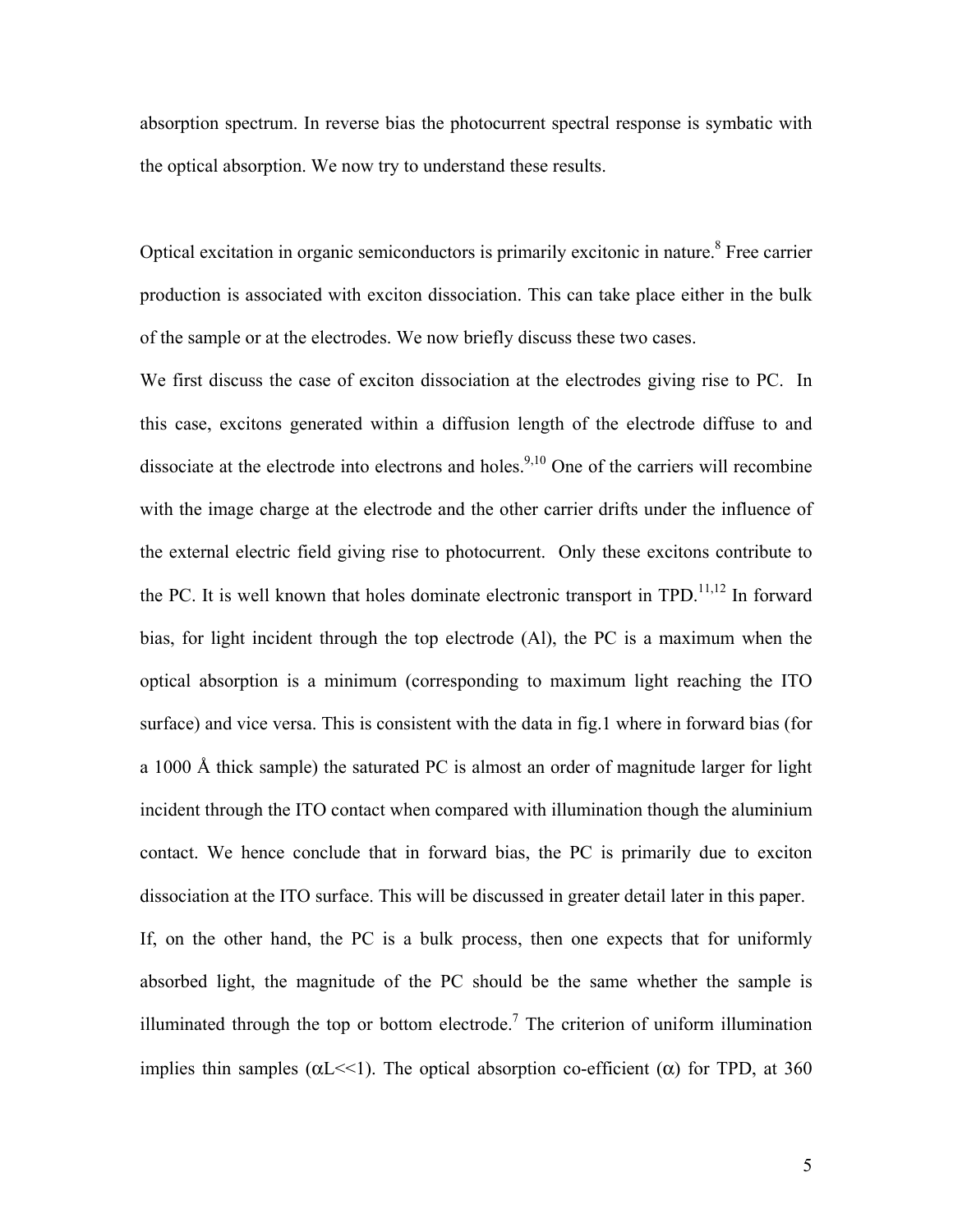nm, is about  $1.8 \times 10^5$  cm<sup>-1</sup>. The 1000 Å thick sample does not quite satisfy the criterion for uniform absorption when illuminated at 360nm. However we see from fig.1 that the photocurrents for a 1000 Å thick sample in reverse bias when illuminated through either ITO or the Al electrodes are almost equal and differ by only a factor of two. This is so even though the light is attenuated by almost an order of magnitude while traversing the length of the film. We contrast this with the situation in forward bias (where the PC is primarily due to exciton dissociation at the ITO electrode) - the PC is smaller by an order of magnitude for illumination through the Al contact as compared with illumination through the ITO contact. (Holes created in the vicinity of the ITO electrode by exciton dissociation recombine at the ITO electrode and do not contribute to the photocurrent in reverse bias.) We hence conclude that PC in reverse bias is a bulk effect. We now present simulations of the photocurrent in sandwich structures to understand the bulk PC in reverse bias. This is then followed by a detailed discussion of the PC in forward bias.

# **3B. Numerical Simulation Results (Reverse Bias)**

TPD is known to be a hole transporting layer. The barrier to electron injection (Al) is large  $(\sim 1eV)$  while the barrier to hole injection (ITO) is around 0.2 to 0.4eV. We are dealing with a system which has non-injecting contacts in reverse bias. The PC of such systems has been studied earlier.<sup>13-16</sup> Insight into the PC process can be obtained by simulation studies. The PC can be obtained by a simultaneous solution of the continuity and Poisson equations and is described in detail in Appendix 1. We use the results of the simulations to understand the PC in organic semiconductors. In this simulation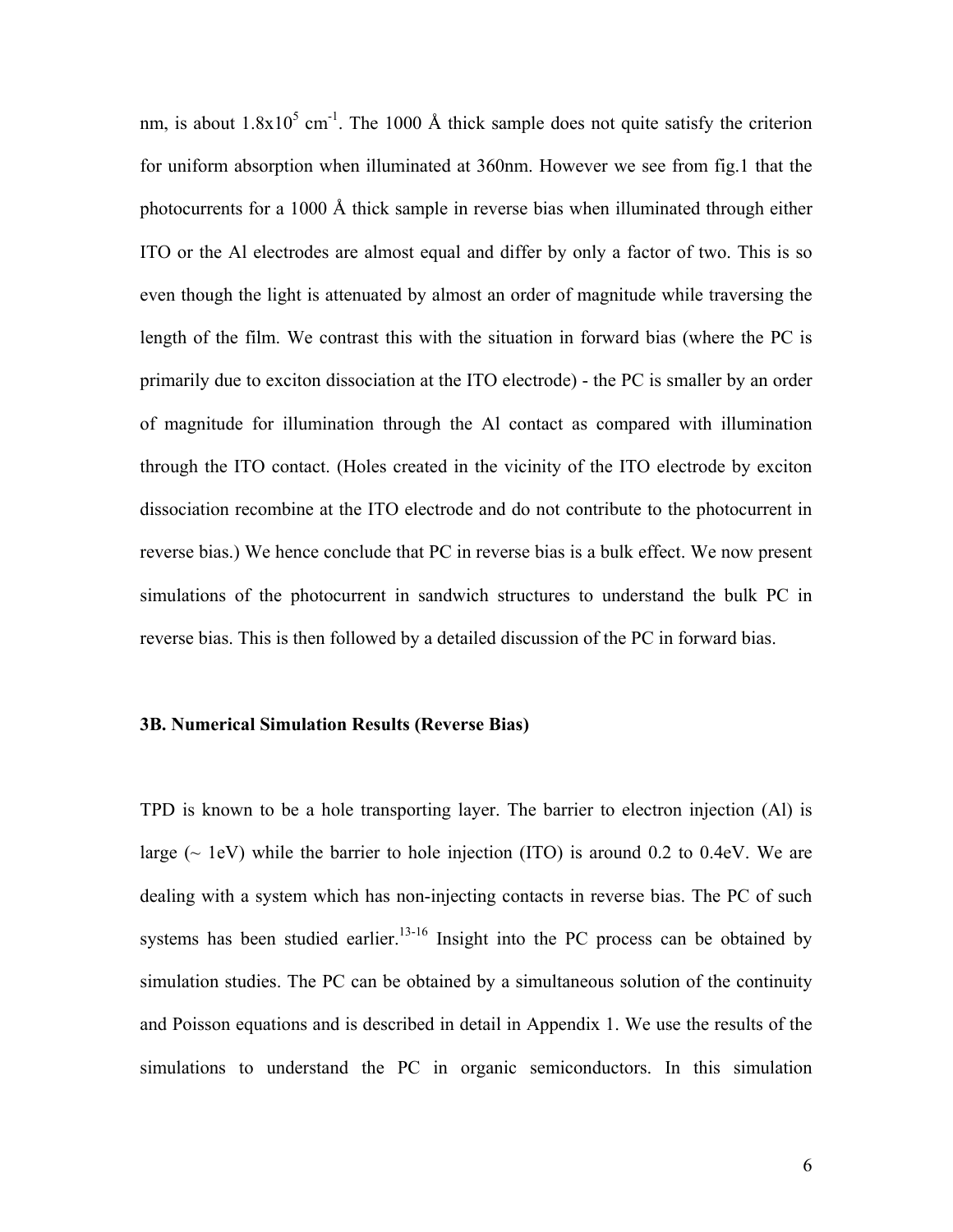$b=\mu_p\tau_p/\mu_n\tau_n$  where  $\mu_p$  and  $\mu_n$  are the hole and electron mobilities and  $\tau_p$  and  $\tau_n$  are the trapping times for holes and electrons respectively. The sample thickness (L) has been taken to be 1000Å. Figure 3 shows the carrier recombination as a function of position in the sample for uniformly absorbed light for different values of b for a constant value of photocurrent. We see from the figure that the recombination profile in the sample broadly breaks up into three regions. In the vicinity of the contacts, the recombination of carriers is small i.e. R<<G where R and G are the recombination and free carrier generation rates respectively. The width of these regions is given by  $l_p$  and  $l_n$  respectively. These two regions are separated by a region of width  $I_R$  where  $R = G$ . We can hence think of the sample as a stationary region  $(l_R)$  in series with current generation regions  $(l_p \text{ and } l_n)$ respectively.<sup>15</sup> l<sub>p</sub> and l<sub>n</sub> are the collection lengths and are given by  $\mu_p \tau_p F$  and  $\mu_n \tau_n F$ respectively where F is the electric field. In the figure,  $l_p$  and  $l_n$  corresponds to the collection length for holes (near  $x=0$ ) and for electrons (near  $x=L$ ) respectively. As b increases, we see from the figure that the electron collection length  $l_n$  decreases. The photocurrent can be written as, $^{14}$ 

$$
J = q \gamma \eta (l_p + l_n) [1 - \exp(-L/(l_p + l_n))]
$$
\n(1)

where  $\eta$  is the internal quantum efficiency for free carrier production and  $\gamma$  is the generation rate. For  $(l_p + l_n) \ll L$ , Eq. 1 can be approximated to,

$$
J = q\gamma\eta(l_p + l_n) = q\gamma\eta F(\mu_p \tau_p + \mu_n \tau_n)
$$
\n<sup>(2)</sup>

We see from equation 2 that if  $\eta$  is independent of the electric field, the PC is dominated by the carrier with the larger collection length. This is in agreement with earlier calculations of the PC in insulating systems.<sup>13-16</sup> As the electric field increases, regions  $l_p$ and  $l_n$  grow at the expense of  $l_R$  till  $l_R$  is reduced to a point-which represents complete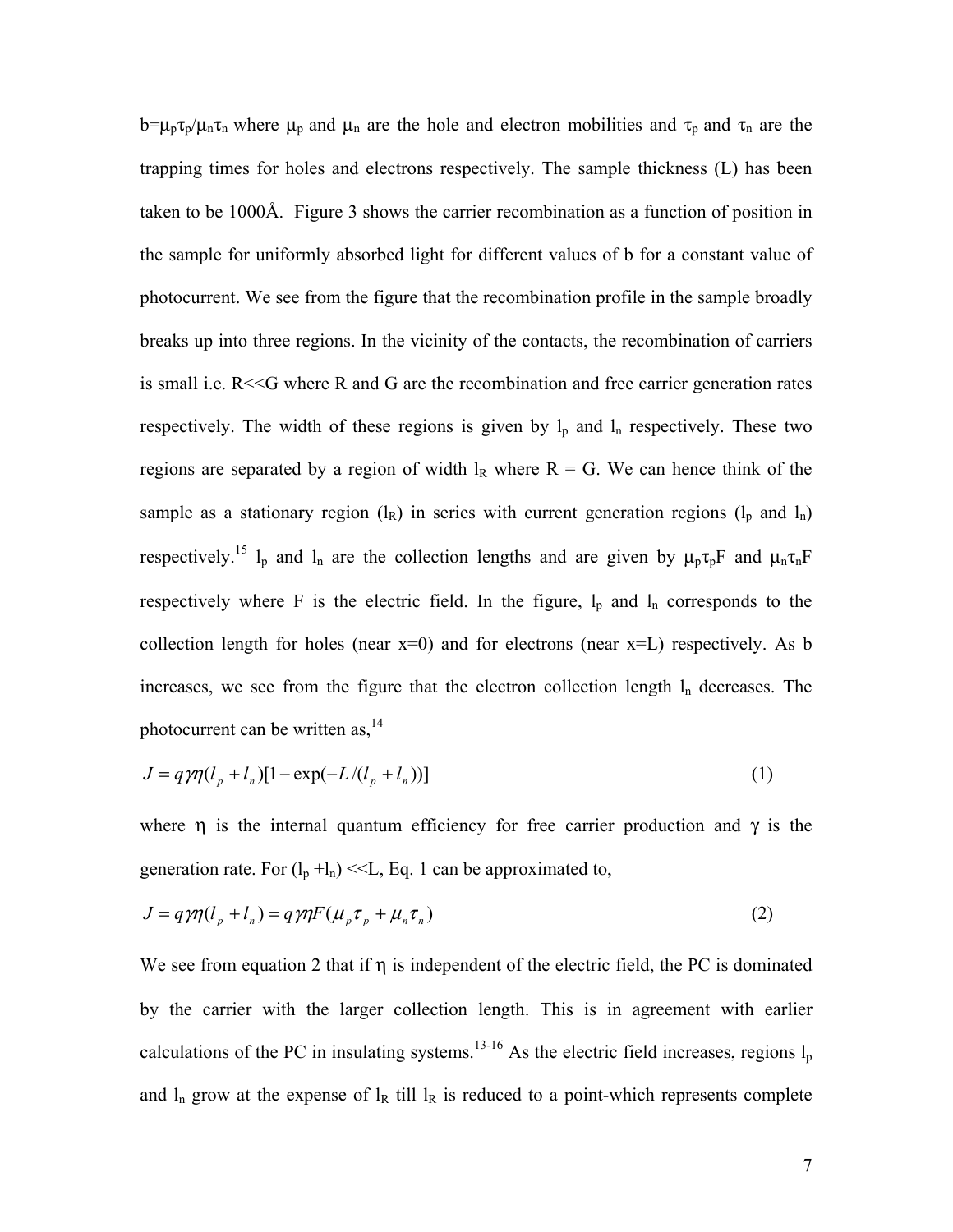carrier collection. In such a case, the PC will be independent of bias and can be written as,

$$
J_{sat} = q \gamma \eta L \tag{3}
$$

This has been recently demonstrated in the case of  $Alq_3$ .<sup>7</sup>

In organic semiconductors, the mobility also depends on the electric field $11,12$  in many systems and can be written as,

$$
\mu_j = \mu_{0j} \exp(\beta_j \sqrt{F})
$$
 (4)

where the suffix j is used to denote electrons (holes). The expression for the photocurrent (eq. 2) now has an electric field dependent carrier mobility given by eq. 4. As an example we choose the field dependent carrier mobilities corresponding to that of  $\text{Alg}_3$ <sup>7,17</sup> Using the method outlined in Appendix 1, we calculate the photocurrent–voltage characteristics. The carrier generation rates were taken to be around  $2x10^{18}$  cm<sup>-3</sup>s<sup>-1</sup> which are similar to that used in the experiments. For these generation rates space charge effects were negligible. Hence the electric field was found to be constant in the sample. This is in agreement with experiment where the photocapacitance and dark capacitance were the same in these samples - consistent with the existence of a uniform electric field in the sample under illumination.<sup>18</sup> Figure 4 is a simulated plot of log  $(J_{pc} / F)$  vs  $F^{1/2}$ . We see from the figure that the slope of the curve is determined by  $\beta_e$  -characteristic of electrons  $-$  which is the dominant carrier in Alq<sub>3</sub>. These results are in good agreement with experimental results reported elsewhere.<sup>7</sup>

The results summarized above are valid for light uniformly absorbed in the sample. We now discuss the case for non-uniformly absorbed light. In this case, the generation (and the recombination) is a strong function of position in the sample. We see from figure 1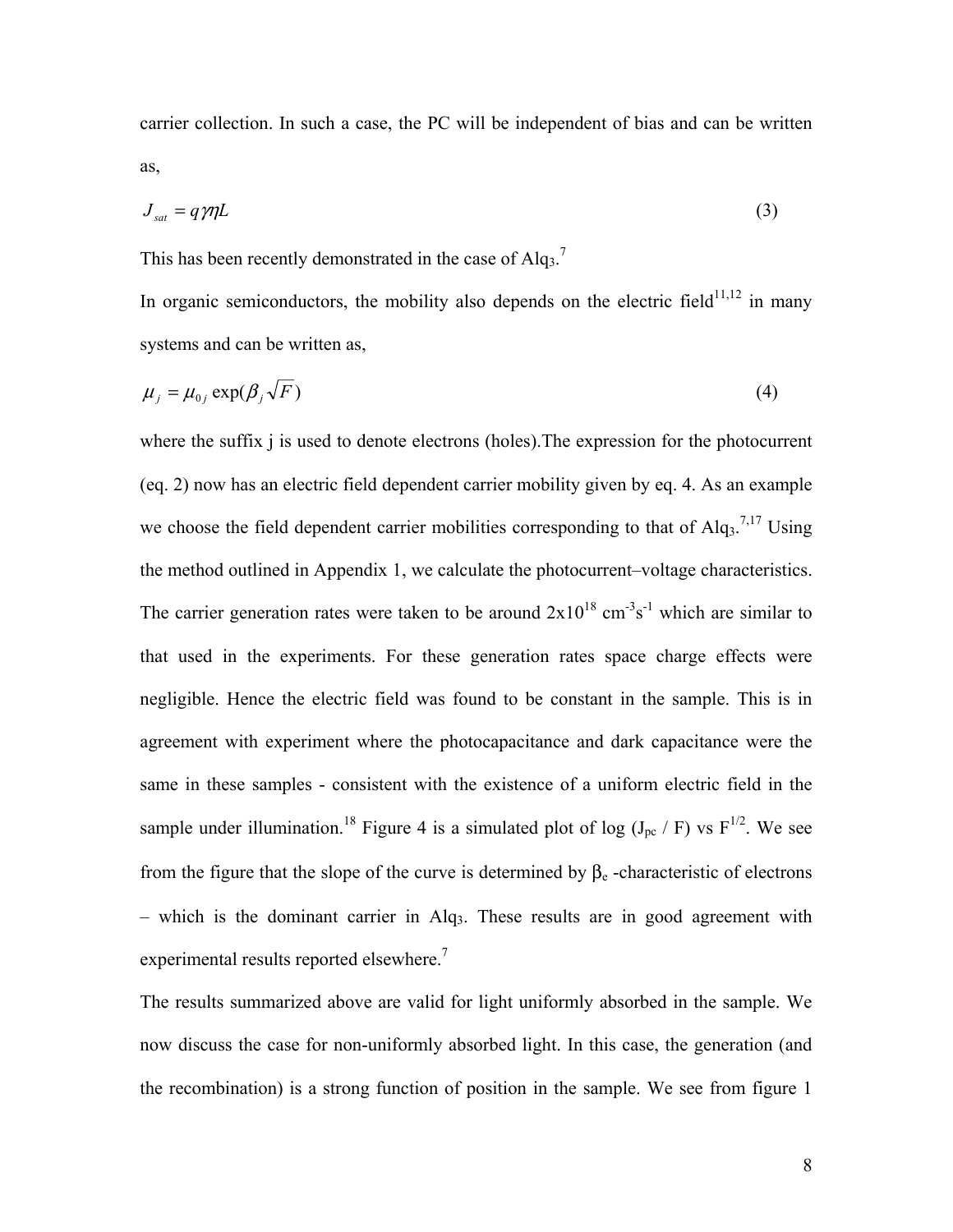that in reverse bias, the magnitude of the current for a 2000 Å thick sample depends strongly on whether the light is incident through the anode (Al) or the cathode (ITO). This result has a simple physical explanation.<sup>14</sup> When strongly absorbed light is illuminated through the top Al contact (anode), the virtual cathode moves into the bulk of the sample. To a first approximation we can assume that light is uniformly absorbed in the region between the anode and the virtual cathode. Beyond this region, the recombination becomes negligible as free carrier generation is also reduced.  $l_p$  is near the top contact and  $l_n$  in the vicinity of the virtual cathode. Holes generated in both  $l_p$  and  $l_n$ will transit to the cathode (ITO) and contribute to the photocurrent. On the other hand when strongly absorbed light is incident through the ITO contact (negative bias), the virtual anode (Al) moves into the bulk of the material. Only holes generated in  $l_p$ contribute to the photocurrent. (Holes generated in  $l_n$  adjacent to the ITO electrode do not contribute to the PC.) The light reaching  $l_p$  (adjacent to the virtual anode) is attenuated due to absorption. The total transit length of the hole is less than L. Both these factors contribute to a reduction in the photocurrent. This qualitatively accounts for the asymmetry in the PC- Voltage characteristics for strongly absorbed light incident through the top (bottom) electrode. We hence conclude that this criterion (viz. the PC magnitude is independent of the light incidence direction) that is commonly used for determining whether the PC is a bulk or exciton dissociation at the contact is strictly valid only for uniformly absorbed light i.e. when  $\alpha L \ll 1$ .

Figure 5 shows the PC response in reverse bias for a 2000Å sample. We see from the figure that the PC response varies linearly with electric field up to  $8x10^5$  V/cm. In this figure, we have corrected for the built in voltage of the sample. The linear increase of PC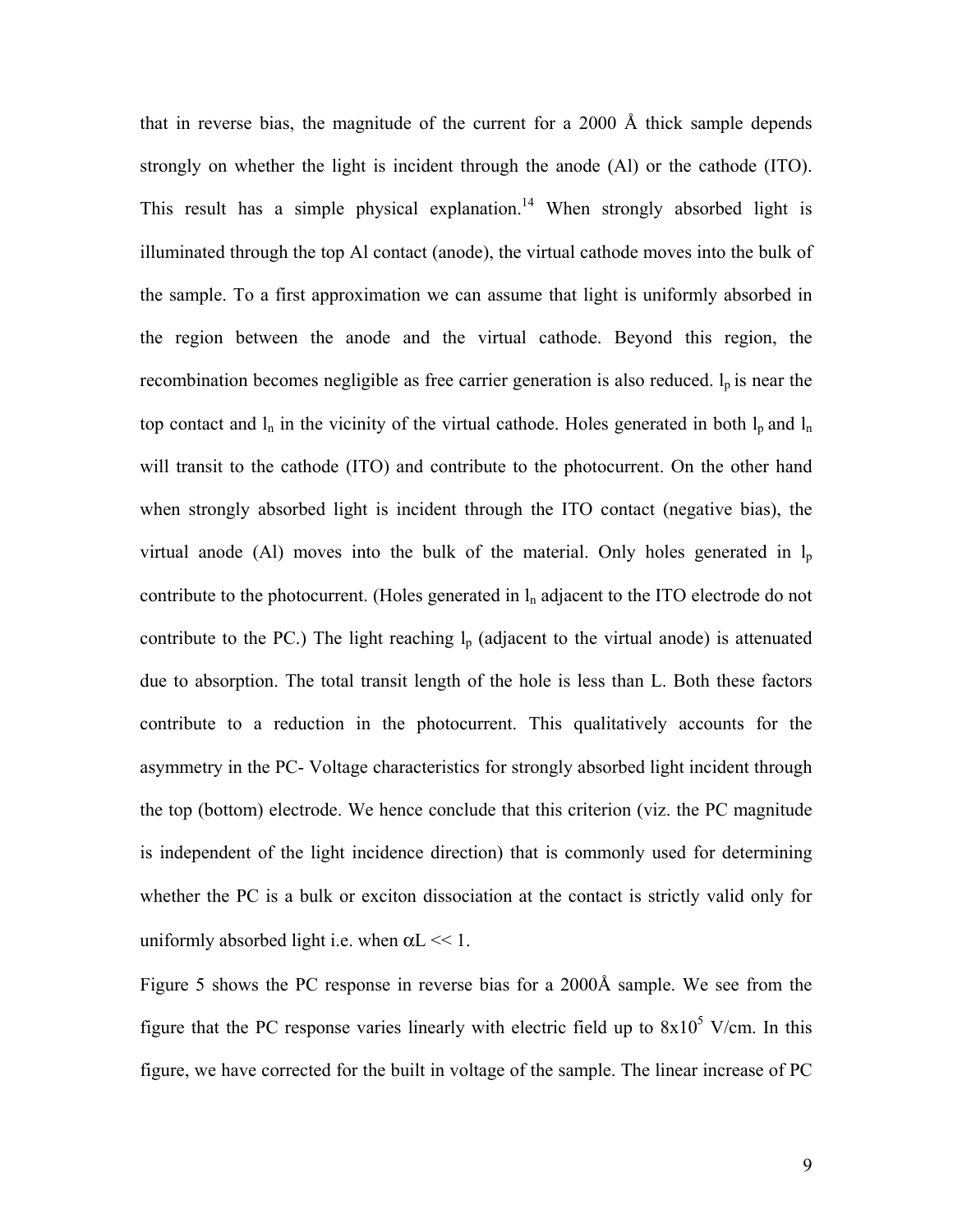with electric field is in agreement with eq. 2. In this range, this implies that both  $\eta$  and  $\mu$ are independent of the electric field. Using eq.2, we estimate the low field  $\eta\mu\tau$  product for holes to be  $4.3 \times 10^{-14}$  cm<sup>2</sup>/V in our samples. The  $\eta \mu \tau$  product is a figure of merit for the photoconductor and can be used to quantitatively compare different samples of TPD. Attempts to measure η from total collection measurements were not successful – as the PC increases nonlinearly with bias at higher voltages. Even at a field of  $2x10^6$  V/cm, for a 500 Å thick film, the PC did not reach saturation. This suggests that either  $\eta$  or (and)  $\mu$ are field dependent quantities. The internal quantum efficiency  $\eta$  can increase with electric field due to an Onsager-like process.<sup>19,20</sup> To estimate the field dependence of  $\eta$ we measured (in reverse bias) the electric field quenching of photoluminescence (PL). The PL quenching efficiency can be written as,

$$
\eta(F) = \frac{PL(0) - PL(F)}{PL(0)}\tag{5}
$$

where PL(0) and PL(F) are the PL at zero applied field and at field F respectively.

Figure 6 shows the PL quenching efficiency as a function of applied field for a TPD sample. We see that at a field of  $2x10^6$  V/cm, the quenching efficiency is 0.5%. From the log[ $\eta(F)$ ] vs log(F) plot (fig. 6, inset), we find that  $\eta(F)$  is proportional to  $F^{2.5}$ .

The electric field quenching of excitons should increase the free carrier generation rate. To see if the field quenching of excitons can account for the non-linearity of the PC with bias at large reverse bias, we assumed that at the highest field  $(2x10^6 \text{ V/cm})$ , the PC was determined by the field quenching of excitons. Figure 7 is a plot of the PC data and the normalized PL quenching data. The PL quenching data was normalized to coincide with the PC data at the highest electric field.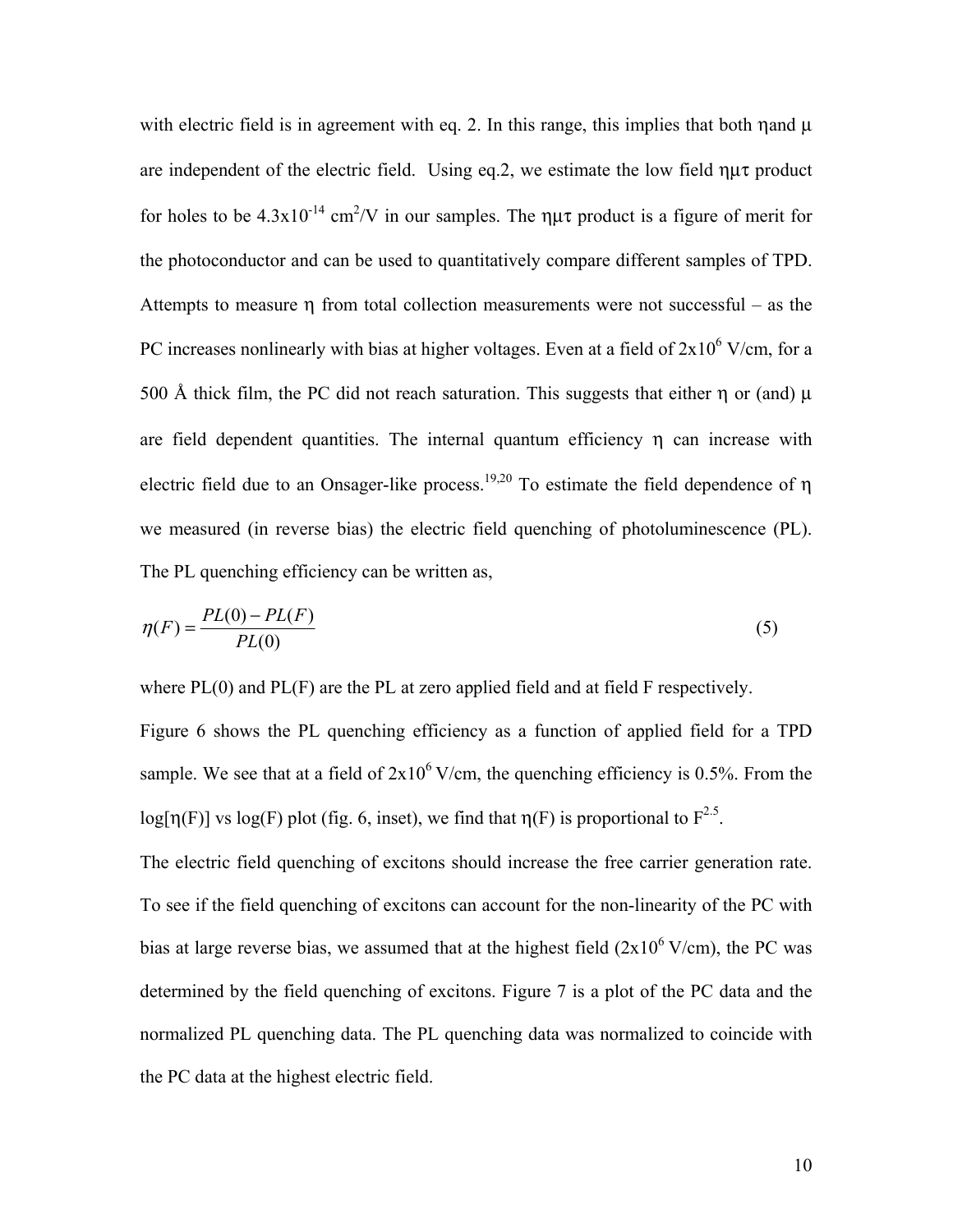For fields between  $8x10^5$  V/cm to  $2x10^6$  V/cm,  $\eta$ (F) closely follows the PC data. This implies that for  $F > 8x10^5$  V/cm the increase of PC with field is primarily due to increase in generation rate with electric field. There is total collection of carriers in this regime. Below  $8x10^5$  V/cm., the carrier generation efficiency  $\eta$  is field independent and has a different physical origin. This could be due to weak C-T transitions which are enhanced in the vicinity of the strong absorption<sup>21</sup> and are directly measured in a PC measurement. Using the data of Fig.6 and Fig.7 we estimate the low field value of  $\eta$  to be about  $10^{-3}$ . This allows us to obtain the  $\mu\tau$  product for TPD which we estimate to be about 4.3x10<sup>-11</sup>  $\text{cm}^2/\text{V}$ .

Using the results discussed here, we demonstrate in Figure 8 that ITO/TPD/Al device in reverse bias can be used as a solar blind UV detector with a response of 1 mA/W. Although this is two orders of magnitude smaller in sensitivity than a GaN based device, $^{22}$  the ease and low cost of manufacture and the possibility of low cost large area arrays is in its favour for specific niche applications.

#### **3C. Photocurrent in Forward Bias**

We now briefly discuss the photocurrent in forward bias (FB). We see in Fig.1 that the photocurrent - voltage characteristics is very asymmetric between forward and reverse bias. At low field ( $\leq 10^5$  V/cm), the PC in FB rises exponentially with electric field and is very much larger in FB than in RB. This asymmetry can be a consequence of photoconductive gain or a possibility that the PC is due to exciton dissociation at the electrode (ITO for TPD). The gain is defined as,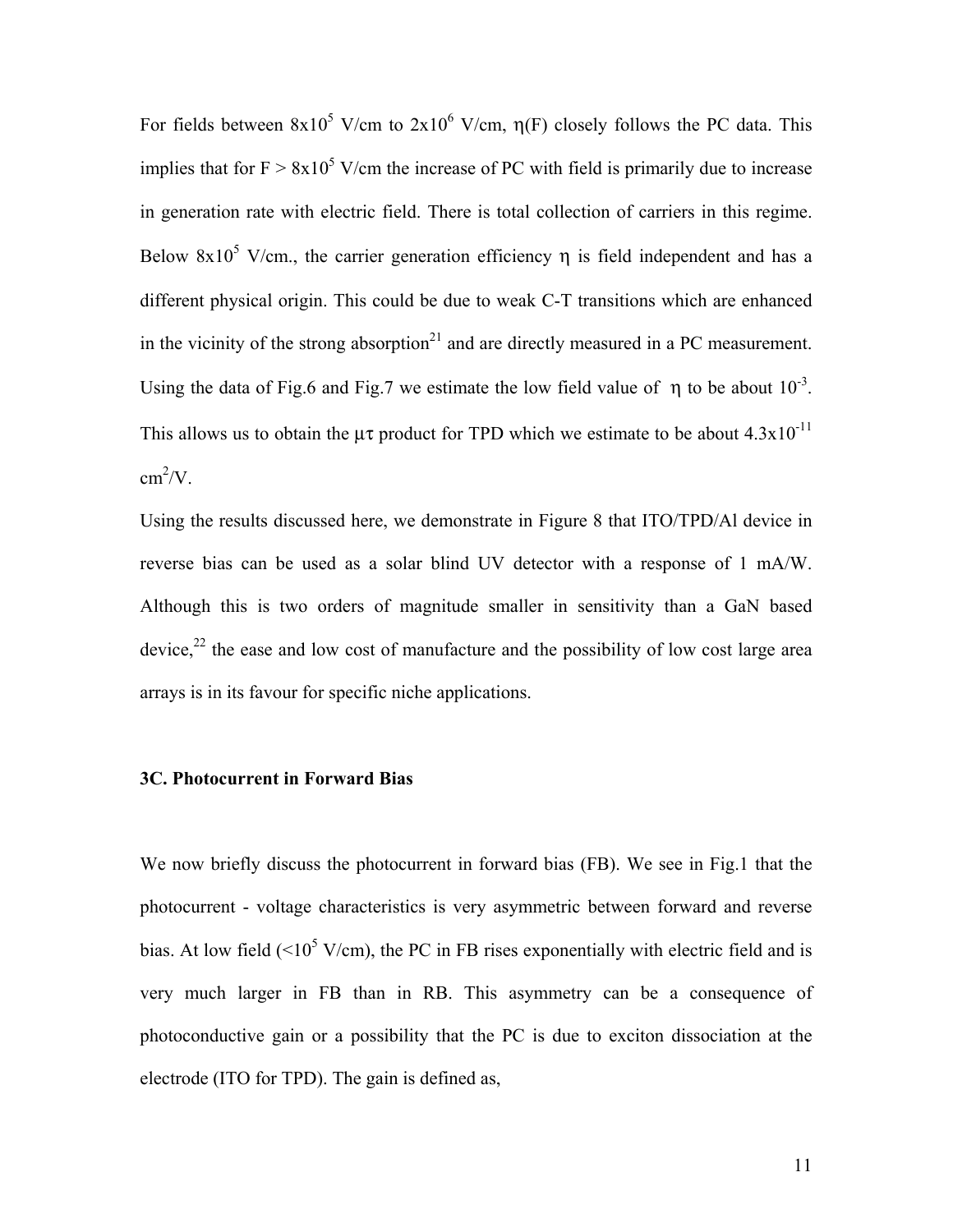$$
Gain = \frac{J_{pc,forward}}{J_{pc,reverse}}.
$$
\n
$$
(6)
$$

The built-in voltage is taken into account in computing the gain. For light through ITO the gain is about 100 at low forward bias. For illumination through Al, the gain depends on the thickness of the film and varies between 2 to 10 for the samples discussed here. If  $t_{tr}$  is the transit time through the sample the gain can also be written as;

$$
Gain = \tau / t_{tr} = (l_p + l_n) / L \tag{7}
$$

From the earlier discussion, we know that  $(l_n + l_n) \ll L$  at a field of  $10^5$  V/cm. Hence photoconductive gain is not responsible for the asymmetry in the photocurrent-voltage characteristics. Asymmetry in the photocurrent-voltage characteristics can also arise if the PC is due to exciton quenching at the electrode in FB. This is consistent with our earlier identification from spectral response measurements that exciton dissociation at the ITO electrode determines the PC in forward bias. The photocurrent due to exciton dissociation for illumination through the bottom (ITO) can be written as,  $^{23}$ 

$$
J_{bottom} = \frac{\alpha \phi Q_0 e}{(1/L_D) + \alpha} \tag{8}
$$

where  $Q_0$  is the exciton quenching efficiency at the electrode,  $\varphi$  the incident photon flux density and L<sub>D</sub> the exciton diffusion length. For  $(1/L_D)$ >> $\alpha$ , the Q<sub>0</sub>L<sub>D</sub> product is estimated from the saturated photocurrent to be  $1.2 \times 10^{-7}$  cm.

We have also independently measured the exciton quenching at the ITO electrode by measuring the PL yield for samples of different thickness.<sup>24</sup> These experiments were carried out by simultaneous deposition of a series of TPD films of different thickness on quartz and ITO coated glass substrates. The thickness of the TPD films was varied from 5 nm to 20 nm. The PL of the samples deposited on ITO was normalized using the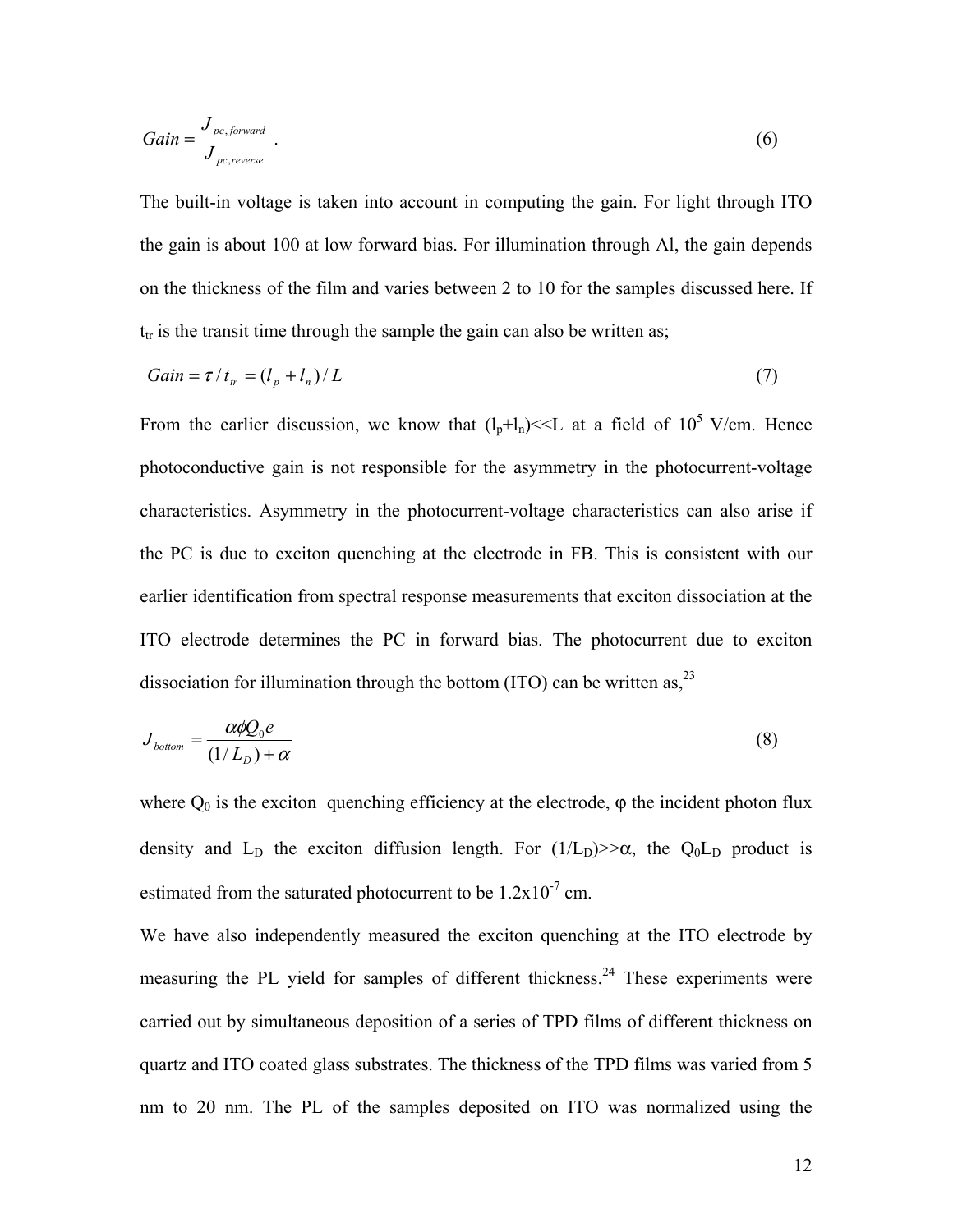corresponding sample (of the same TPD thickness) on quartz substrates. Beyond 10 nm, the PL of the sample on ITO and quartz were similar. At lower thickness, the PL of films deposited on ITO was quenched with respect to that deposited on the quartz substrate. Fig 9 shows the quenching as a function of film thickness. The quenching efficiency for a film with thickness L can be written as,  $2^5$ 

$$
Q = Q_0 \frac{\left[\alpha^2 L_D^2 + \alpha L_D \tanh(L/L_D)\right] \exp(-\alpha L) - \alpha^2 L_D^2 \left[\cosh(L/L_D)\right]^{-1}}{\left(1 - \alpha^2 L_D^2\right) \left(1 - \exp(-\alpha L)\right)} \tag{9}
$$

Using eq.9 to fit the data in fig.9, we obtain values for  $Q_0$  and  $L_D$  to be 0.3 and 50 Å respectively. This is in very good agreement with the  $Q_0L_D$  product obtained from the current measurements (eq.8). Similar experiments with quartz / Al / TPD structures (to estimate the exciton quenching by the Al electrode) showed that down to the lowest thickness, there was no detectable quenching of the excitons. Using the value of  $Q_0$  and  $L<sub>D</sub>$  we calculate the spectral response of PC for a 2000Å sample when illuminated through the top Al electrode. The current in this case can be written as,  $^{23}$ 

$$
J_{top} = \frac{\alpha \phi Q_0 e}{(1/L_D) - \alpha} \exp(-\alpha L) \tag{10}
$$

Fig.10 shows the calculated spectral response for a 2000Å sample when illuminated through the top electrode (Al) in forward bias to be in good agreement with the experiment.

We briefly comment on the voltage dependence of PC in forward bias. In forward bias the PC varies strongly with field to about  $10<sup>5</sup>$  V/cm. Clearly this is related to collection efficiency. Holes generated at the ITO interface drift in the applied electric field to the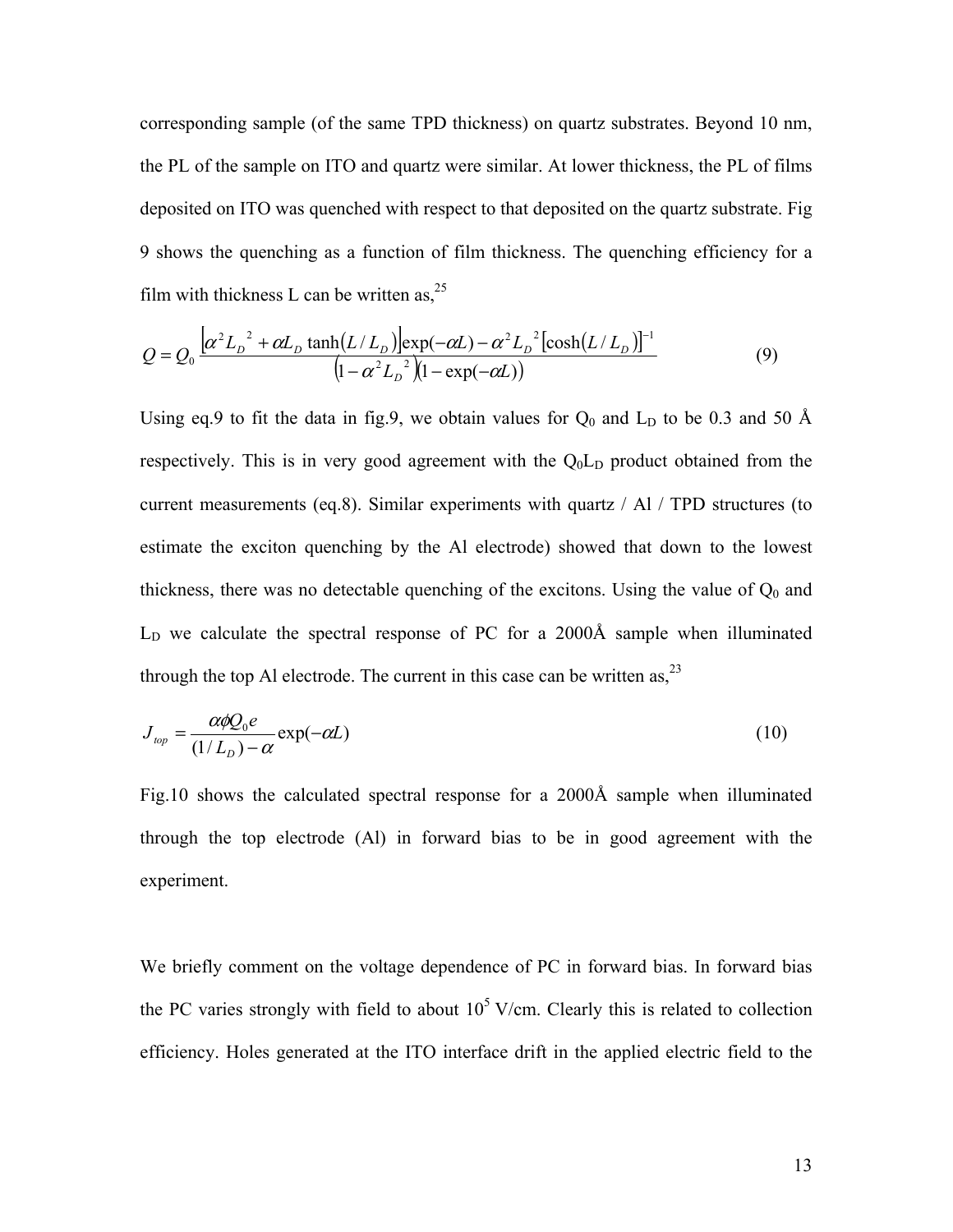cathode. If there are deep traps with a trapping time  $\tau$ , then the photocurrent can be written as, $26$ 

$$
J = J_{sat} \exp(-t/\tau) \tag{11}
$$

where  $t = t_{tr} = L/\mu F$  is the transit time through the sample. Fig. 11 is a semi-log plot of the photocurrent as a function of 1/F for a 1000A thick film. From the slope of the log(J<sub>pc</sub>) vs (1/F) we obtain the value of  $\mu\tau$  product to be 6.8x10<sup>-11</sup> cm<sup>2</sup>/V. This is consistent with the value for the  $\mu\tau$  product obtained from reverse bias measurements in the earlier section.

# **4. Conclusion**

In conclusion, we have studied the photoconductivity in TPD in a sandwich structure. In reverse bias, the PC is a bulk effect. At low electric fields ( $F \le 8.10^5$  V/cm), the quantum efficiency of free carrier generation is independent of the electric field and is about 0.1%. At higher fields, the generation efficiency increases due to electric field dissociation of excitons in an Onsager like process. We have obtained a value for the  $\mu\tau$  product to be about  $4.3 \times 10^{-11}$  cm<sup>2</sup>/V. This is an important quantity as it can be used as a quantitative measure of the purity and quality of samples. We also show that TPD in a sandwich structure is a good solar blind UV detector.

In forward bias, the photocurrent is due primarily to exciton dissociation at the ITO electrode. From PL quenching measurements, we have measured the quenching efficiency and the exciton diffusion length in TPD. We have also obtained the  $\mu\tau$  product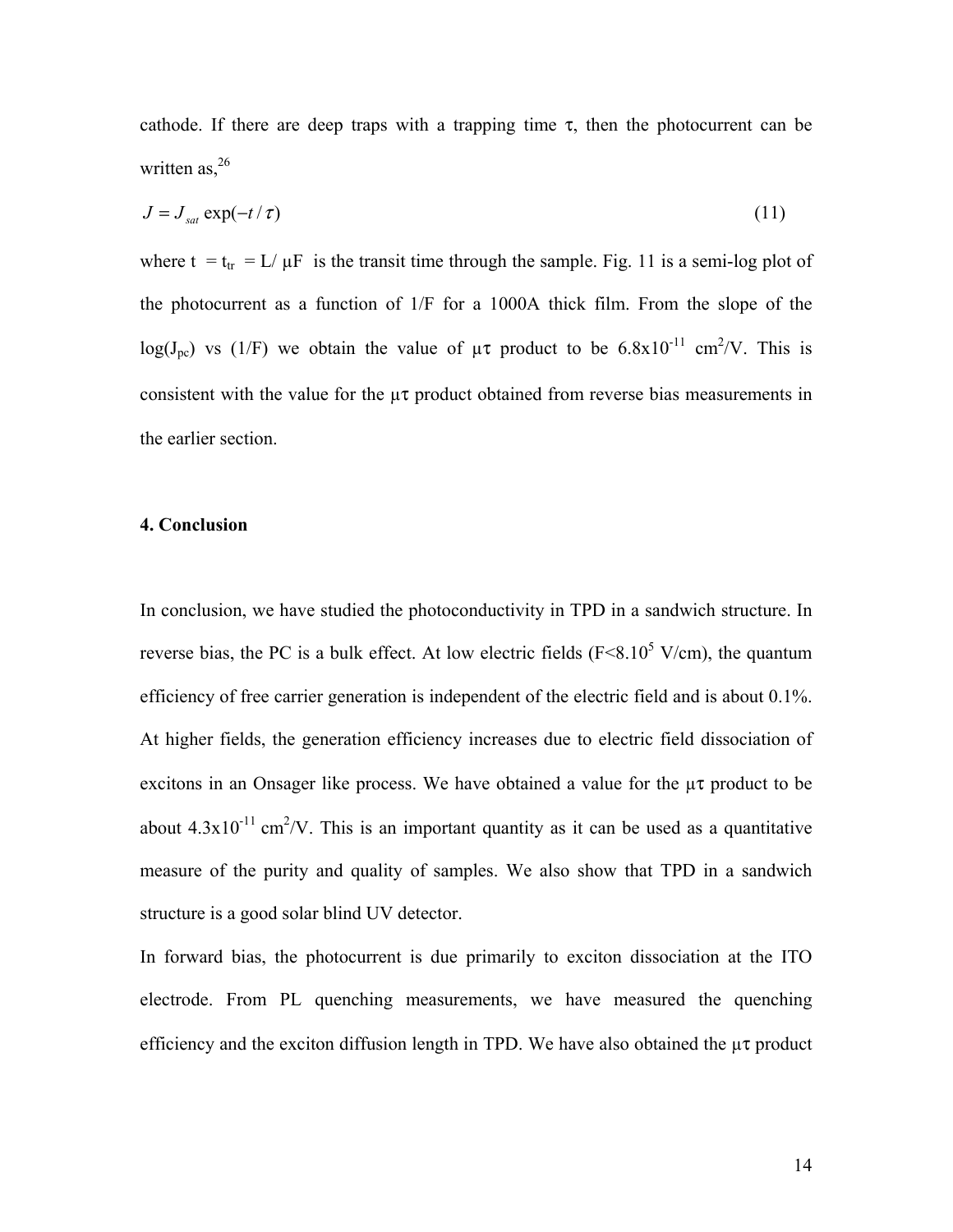from collection efficiency in forward bias measurements and show that it is consistent with estimates obtained from reverse bias measurements.

We have presented simulation of the PC in sandwich structures of organic semiconductors to understand the photoconductivity in these systems.

# **5. Acknowledgments**

It is a great pleasure to thank Professor N. Periasamy for many useful discussions.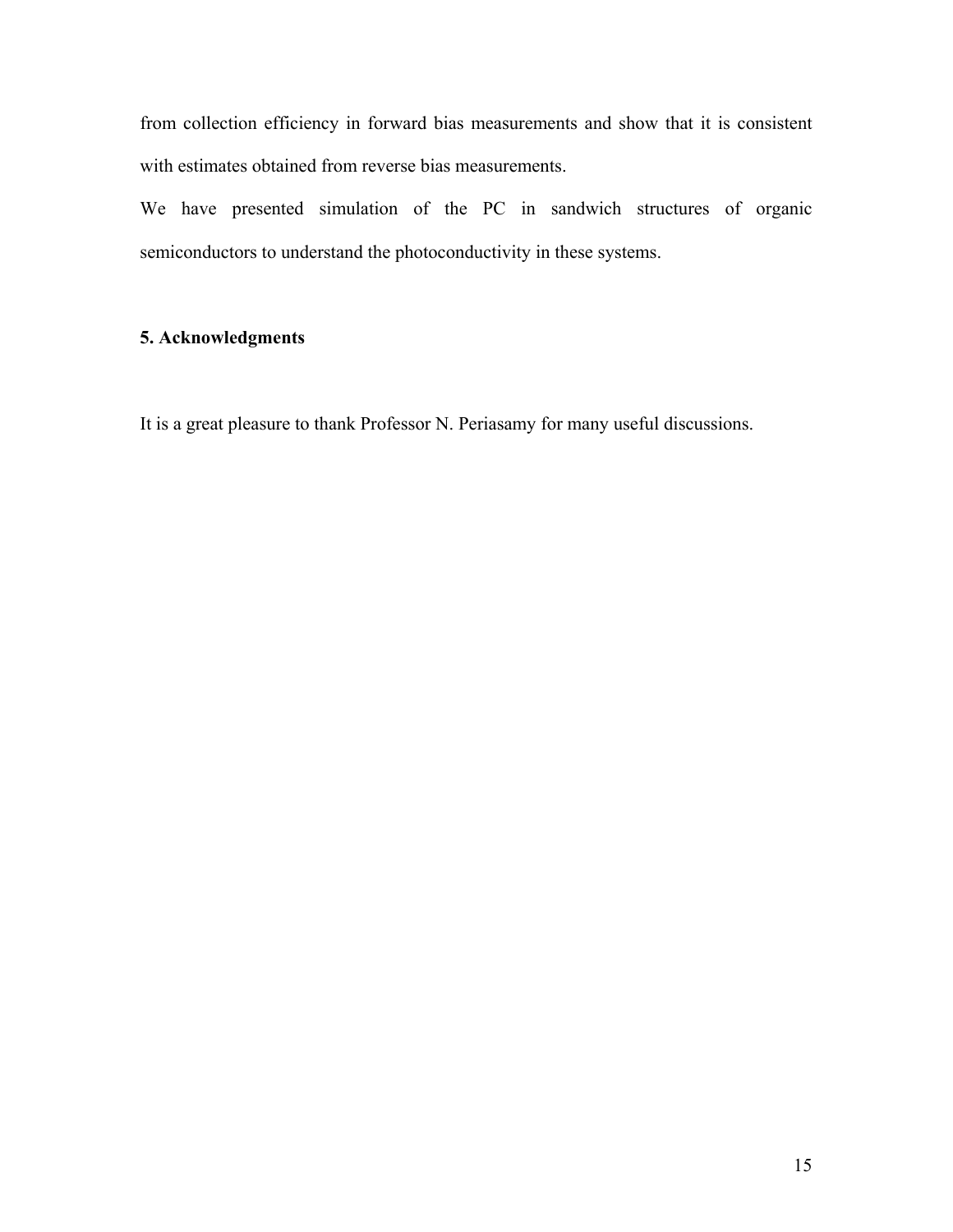# **Appendix 1**

The photocurrent can be obtained by solving the Poisson and continuity equation simultaneously. In sandwich geometry with non-injecting contacts the photocurrent can be written as:

$$
j = jp(x) + jn(x)
$$
 (A1-1)

$$
j_p(x) = e\mu_p p(x)F - \mu_p kT(dp/dx)
$$
 (A1-2a)

$$
j_n(x) = e\mu_n n(x)F + \mu_n kT(dn/dx)
$$
 (A1-2b)

$$
\frac{dj_p(x)}{dx} = e(G(x) - R(x)) = -\frac{dj_n(x)}{dx}
$$
\n(A1-2c)

where  $j_n(x)$  and  $j_p(x)$  are the electron and hole current respectively. The electric field is given by F. The diffusion current has been neglected in this case. The carrier generation takes place in the bulk of the sample. The spatial free carrier generation profile is given by:

$$
G(x) = I(x)\alpha , \qquad (A1-3a)
$$

where,  $I(x)$  is the intensity (incident through anode) and is given by;

$$
I(x) = I_0 \exp(-\alpha x) \tag{A1-3b}
$$

The recombination can be written<sup>15</sup> as;

$$
R(x) = \frac{n(x)p(x)}{n(x)\tau_p + p(x)\tau_n}
$$
 (A1-4)

The electric field, given by the Poisson equation is;

$$
\frac{dF}{dx} = \frac{e}{\varepsilon \varepsilon_0} (p(x) - n(x))
$$
\n(A1-5)

Using eqs. A1-1 to A1-5, the spatial gradient of carriers can be written as;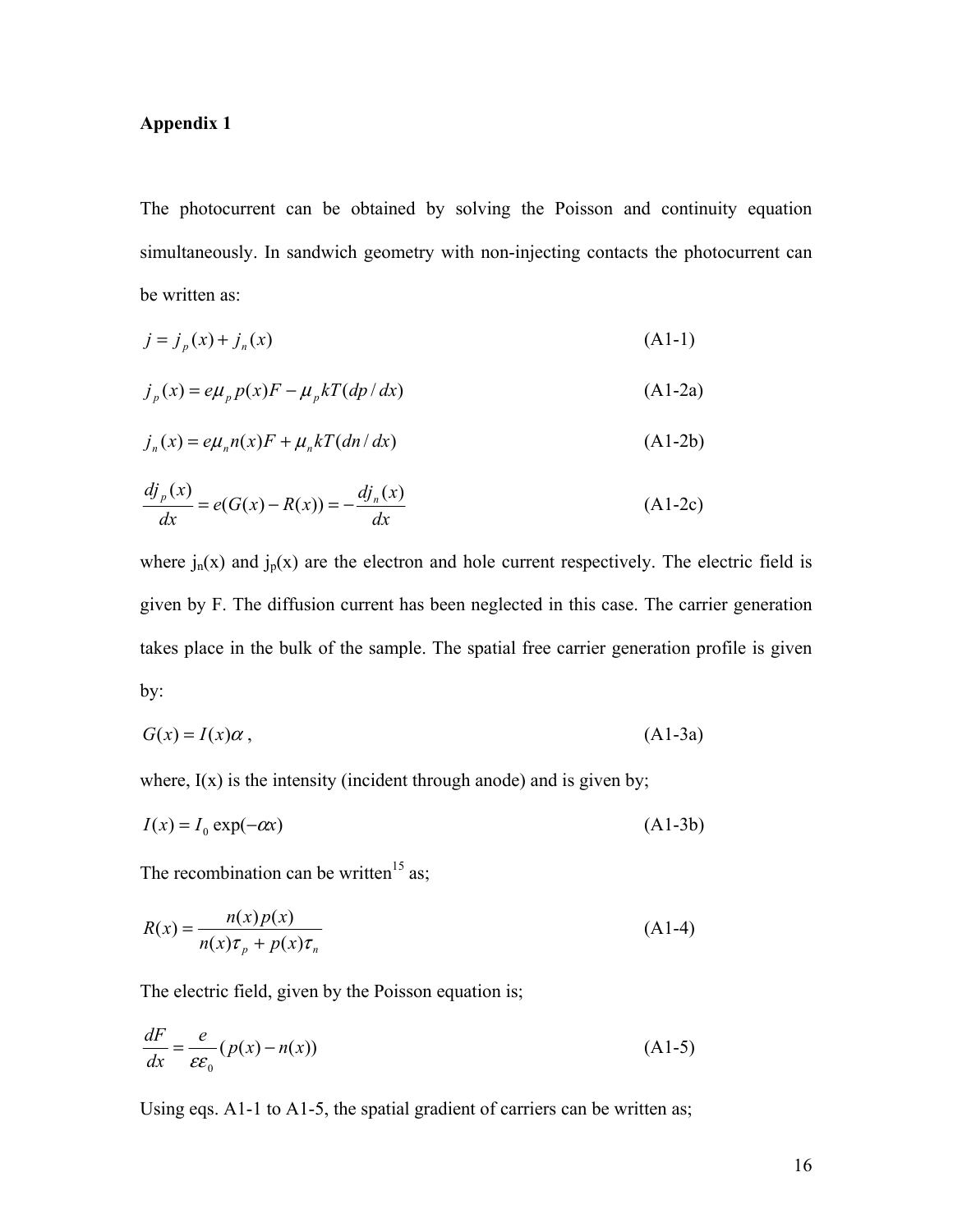$$
\frac{dp}{dx} = \frac{1}{F} \left[ -\left(\frac{e}{\varepsilon \varepsilon_0} \right) p(x) (p(x) - n(x)) + \left(\frac{1}{\mu_p} \right) (G(x) - R(x)) \right]
$$
(A1-6a)

$$
\frac{dn}{dx} = \frac{1}{F} \left[ -\left(\frac{e}{\varepsilon \varepsilon_0}\right) n(x) (p(x) - n(x)) - \left(\frac{1}{\mu_n}\right) (G(x) - R(x)) \right]
$$
(A1-6b)

The boundary conditions at  $x=0$  (anode) is as follows;

$$
p(0) = 0, j_p(0) = 0 \text{ and } j_n(0) = j \tag{A1-7}
$$

The electric field is taken as the parameter for the simulation. The simulation starts by assuming a value of F. Using eq. A1-1, A1-2 and A1-7, the value of n(0) is calculated.  $n(x)$  and  $p(x)$  are found by iteration and the simulation stops when the boundary condition  $n(L)=0$  is satisfied.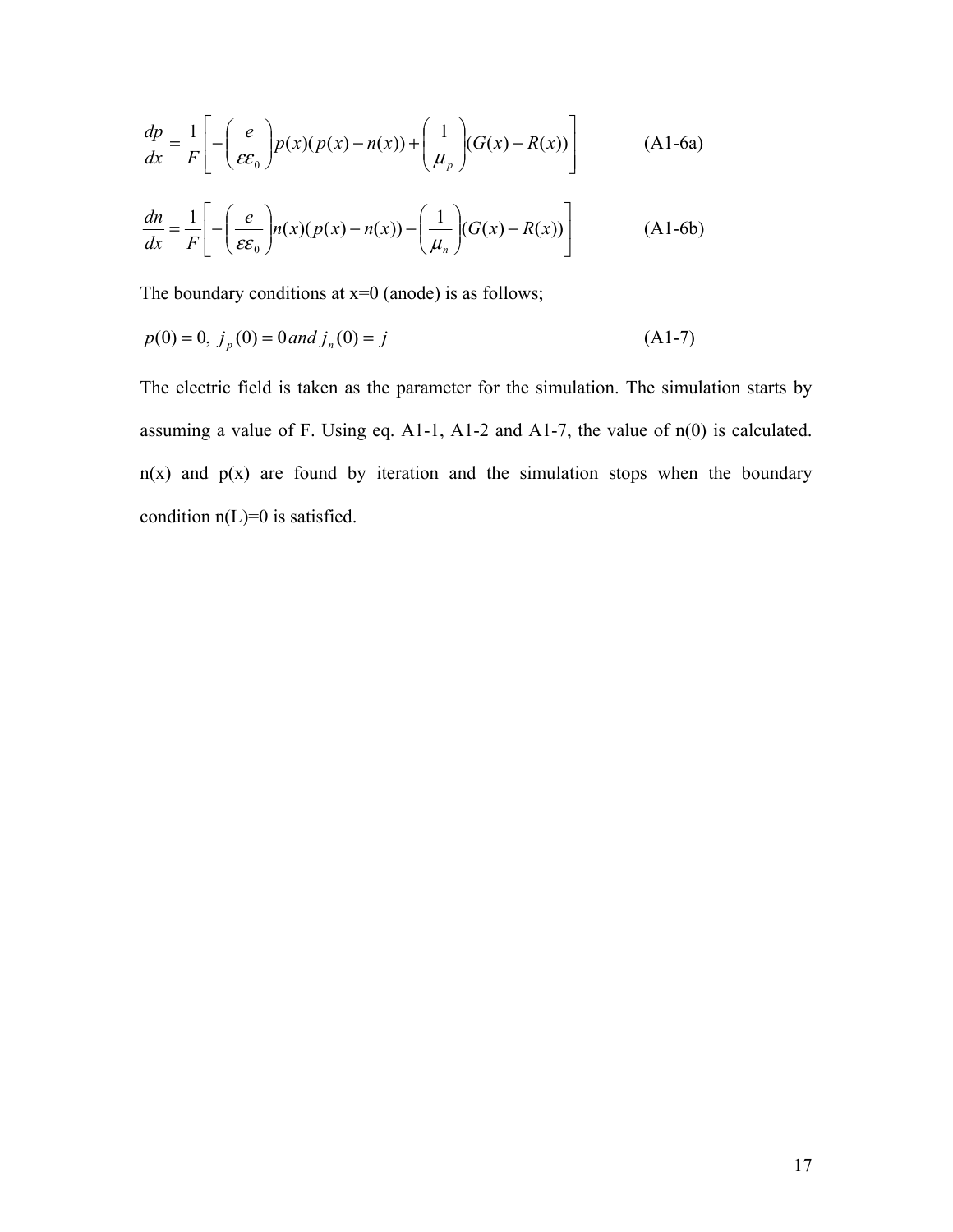#### **Reference**

- 1. C. W. Tang and S. A. VanSlyke, Appl. Phys. Lett. **51**, 913 (1987).
- 2. Gilles Horowitz, Adv. Mater. **10**, 365 (1998).
- 3. Joseph Shinar, *Organic light emitting devices*, (Springer-Verlag, New York, 2004).
- 4. J. J. M. Halls and R. H. Friend, in *Clean electricity from photovoltaics*, Vol. 1, edited by Mary D. Archer and Robert Hill (Imperial College Press, London, 2001), pp. 377-445.
- 5. A. J. Campbell, D. D. C. Bradley, J. Laubender, and M. Sokolowski, J. Appl. Phys. **86**, 5004 (1999).
- 6. C. L. Yang, Z. K. Tang, W. K. Ge, J. N. Wang, Z. L. Zhang, and X. Y. Jian, Appl. Phys. Lett. **83**, 1737 (2003).
- 7. Debdutta Ray, Meghan P. Patankar, N. Periasamy, and K. L. Narasimhan, J. Appl. Phys. **98**, 123704 (2005).
- 8. Martin Pope and Charles E. Swenberg, *Electronic Processes in Organic Crystals and Polymers*, 2<sup>nd</sup> ed. (Oxford University Press, New York, 1999), pp. 273-455.
- 9. Z.D. Popovic, A. M. Hor, and R. O. Loutfy, Chem. Phys. **127**, 451 (1988).
- 10. S. Barth, H. Bassler, T. Wehrmeister and K. Mullen, J. Chem. Phys. **106**, 321 (1997).
- 11. Paul M. Borsenberger, David S. Weiss, *Organic photoreceptors for imaging systems*, (Marcel Dekker, New York, 1998), pp. 393-402.
- 12. Wolfgang Brutting, Stefan Berleb, and Anton G. Muckl, Organic Electronics **2**, 1 (2001).
- 13. Alvin M. Goodman and Albert Rose, J. Appl. Phys. **42**, 2823 (1971).
- 14. Richard S. Crandall, in *Semiconductors and Semimetals*, Vol. 21, Part B, edited by Jacques I. Pankove (Academic Press, Inc., Orlando, 1984), pp. 245-297.
- 15. Richard S. Crandall, J. Appl. Phys. **54**, 7176 (1983).
- 16. Richard S. Crandall, J. Appl. Phys. **55**, 4418 (1984).
- 17. Anton G. Muckl, Stefan Berleb, Wolfgang Brutting, and Markus Schwoerer, Synth. Met. **111-112**, 91 (2000).
- 18. Debdutta Ray, Meghan P. Patankar, N. Periasamy, and K. L. Narasimhan, unpublished.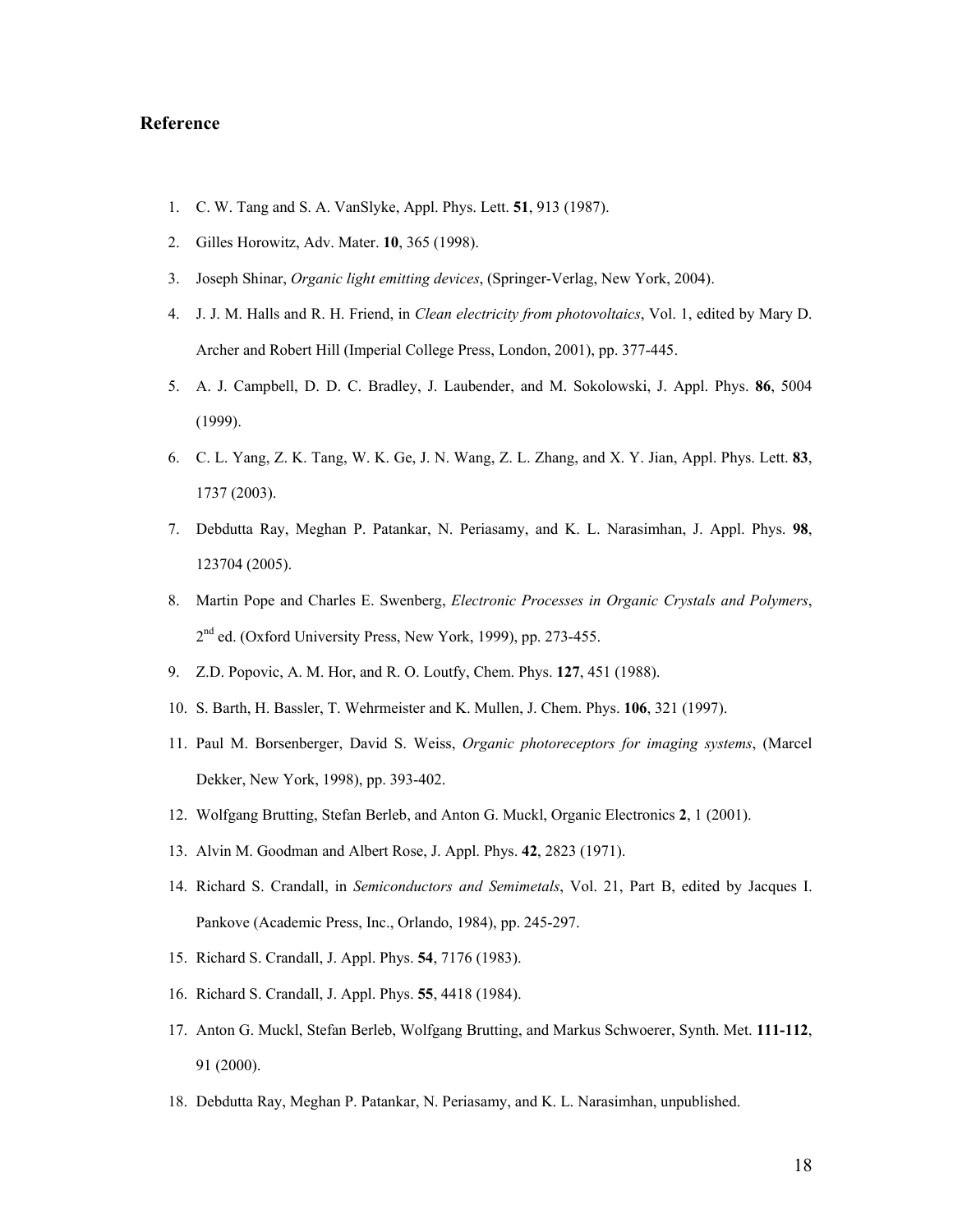- 19. L. Onsager, Phys. Rev. **54**, 554 (1938).
- 20. Charles L. Braun, J. Chem. Phys. **80**, 4157 (1984).
- 21. P. J. Bounds and W. Siebrand, Chem. Phys. Lett. **75**, 414 (1980).
- 22. J. C. Carrano, P. A. Grudowski, C. J. Eiting, R. D. Dupuis, and J. C. Campbell, Electron. Lett. **33**, 1980 (1997).
- 23. Amal K. Ghosh and Tom Feng, J. Appl. Phys. **49**, 5982 (1978).
- 24. D. Z. Garbuzov, V. Bulovic, P. E. Burrows, and S. R. Forrest, Chem. Phys. Lett. **249**, 433 (1996).
- 25. Denis E. Markov, Emiel Amsterdam, Paul W. M. Blom, Alexander B. Sieval, and Jan C. Hummelen, J. Phys. Chem. A **109**, 5266 (2005).
- 26. V. Bulovic, S. R. Forrest, Chem. Phys. **210**, 13 (1996).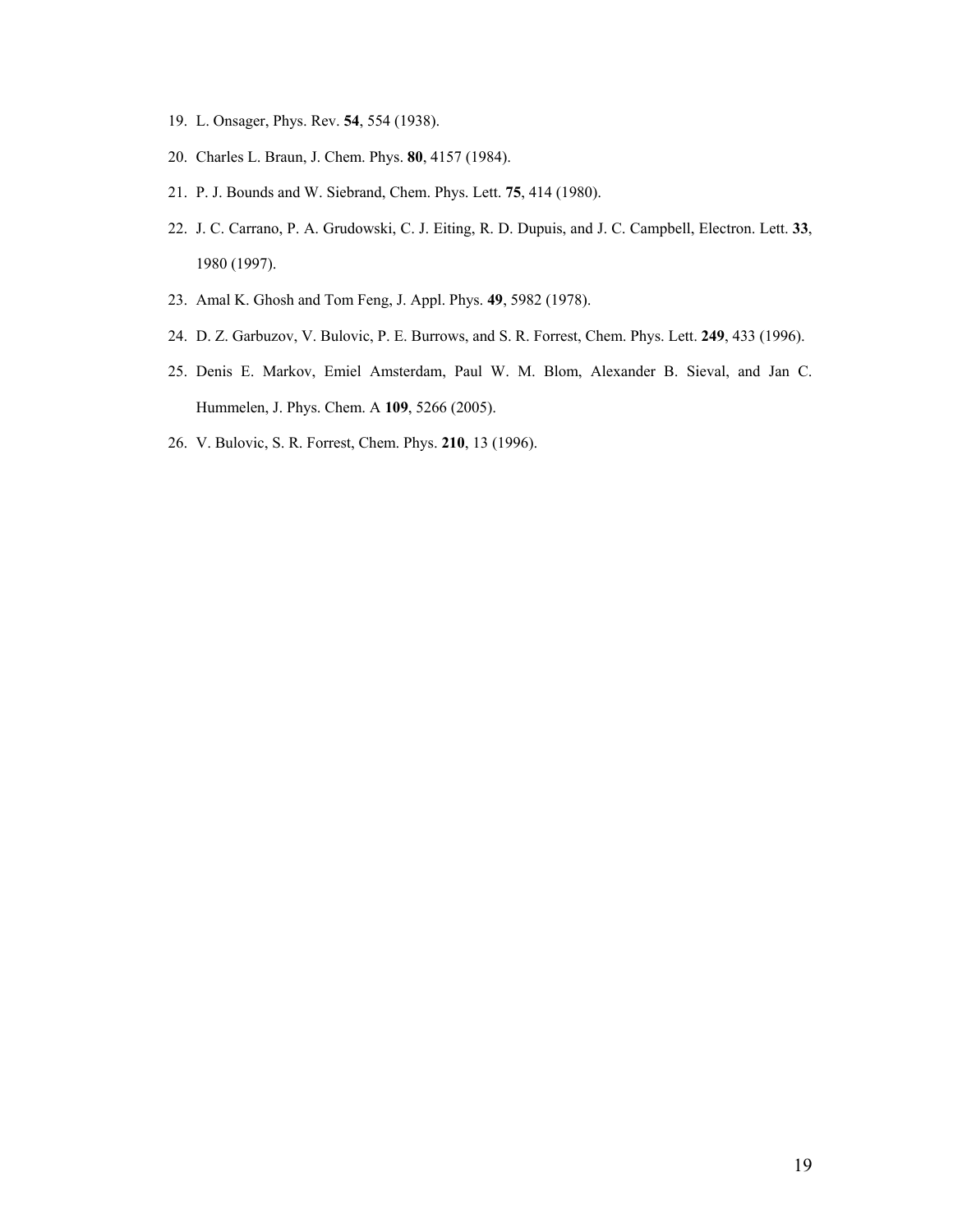# **Figure captions**

**Fig 1.** A plot of photocurrent as a function of electric field for 1000 Å and 2000 Å thick samples when illuminated through; 1) ITO ( $\Diamond$ :1000 Å and  $\triangle$ :2000 Å), 2) Al ( $\Diamond$ :1000 Å and  $\Box$ :2000 Å). The energy of illumination was 3.44 eV. The insets show a schematic energy level diagram under forward and reverse bias conditions.

Fig. 2. A plot of the spectral response for a 2000 Å thick TPD film in reverse ( $\Delta$ ) and forward (o) bias when illuminated through Al. The absorbance of the sample (in a.u.) is also plotted  $(-)$  for comparison.

**Fig. 3.** A plot of the simulated spatial profile of recombination for the following cases: b=1(—), b=10(---) and b=100(-•–). The photocurrent is the same for all three cases. The value of b is varied by changing the  $\mu_n \tau_n$  product while keeping  $\mu_p \tau_p$  the same. The anode corresponds to x=0. The regions  $l_p$ ,  $l_n$  and  $l_R$  are shown schematically for the b=1 case.

**Fig. 4.** A plot of the simulated photocurrent for field dependent mobility and its fit. The parameters used in the simulation are as follows:<sup>7,17</sup>  $\mu_{0e} = 4.85 \times 10^{-7}$  cm<sup>2</sup>/Vs,  $\mu_{0h} = 6 \times 10^{-11}$ cm<sup>2</sup>/Vs, and  $\beta_e = 4.5 \times 10^{-3}$  (cm/V)<sup>1/2</sup> and  $\beta_h = 9 \times 10^{-3}$  (cm/V)<sup>1/2</sup>. The slope is found to be  $4.2x10^{-3}$  (cm/V)<sup>1/2</sup> and equal to the  $\beta$  of faster of the carriers, here electrons.

**Fig. 5.** A plot of photocurrent density as a function of electric field in low reverse bias for a 2000 Å thick sample. The electric field is corrected for the built-in field.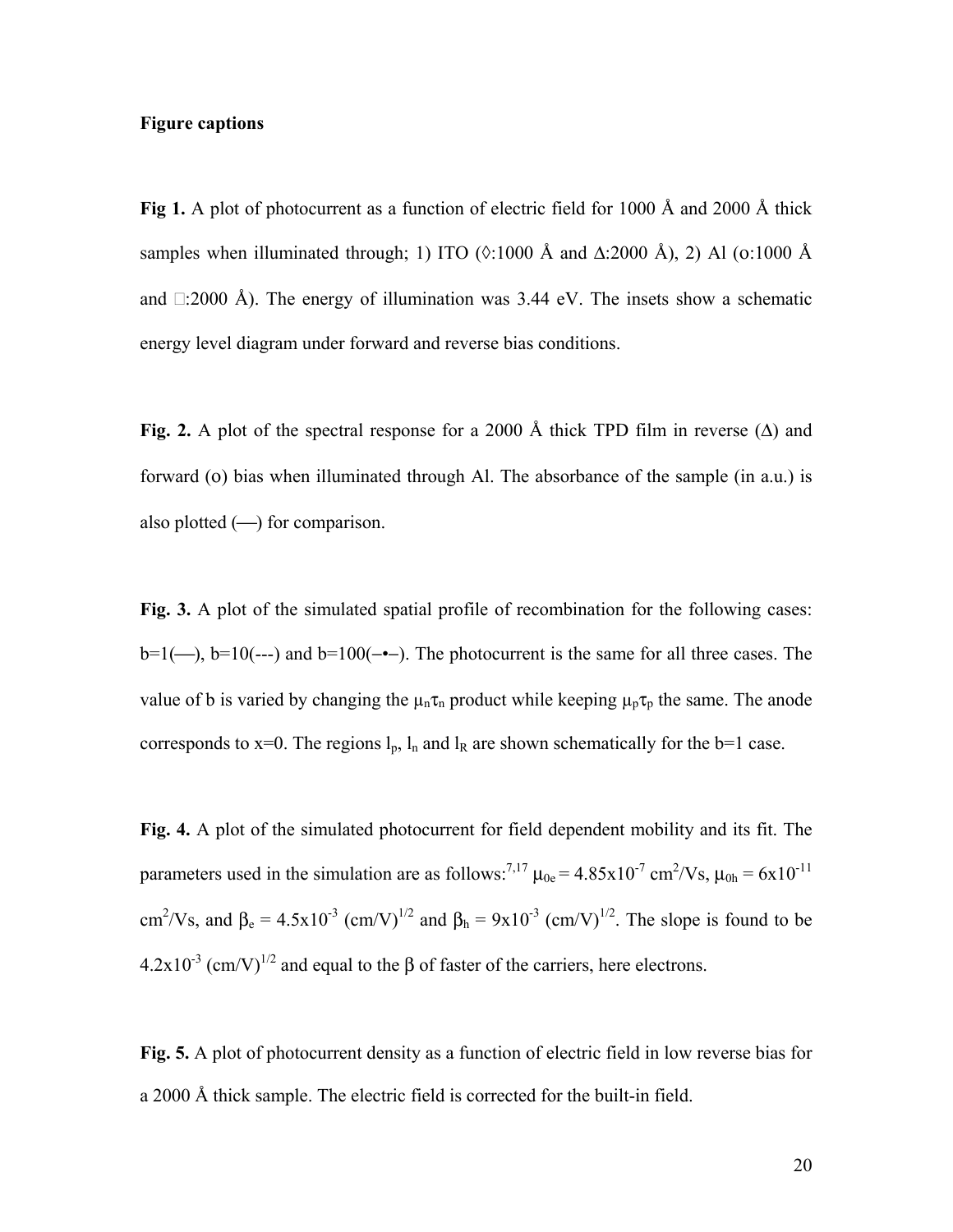**Fig. 6.** A plot of electric field dependent PL quenching efficiency. The inset is the same data in log scale.

Fig. 7. A plot of the photocurrent (o) and the electric field dependent carrier generation efficiency (∆). The data has been normalized at the common highest electric field.

**Fig. 8.** A plot of the photocurrent response of a 750 Å TPD film in reverse bias showing it can be operated as a solar blind UV detector. The device is biased at -10V and has dark currents of around  $10nA/cm<sup>2</sup>$ .

**Fig. 9.** A plot of PL quenching efficiency of TPD films on ITO substrate as a function of film thickness. A fit of the data (using eq.9) is also shown.

**Fig. 10.** A plot of the spectral response of a 2000Å thick film in forward bias (ο) when illuminated through Al. The calculated photocurrent is also plotted  $(-)$  for comparison.

**Fig.11.** A plot of photocurrent density as a function of 1/F.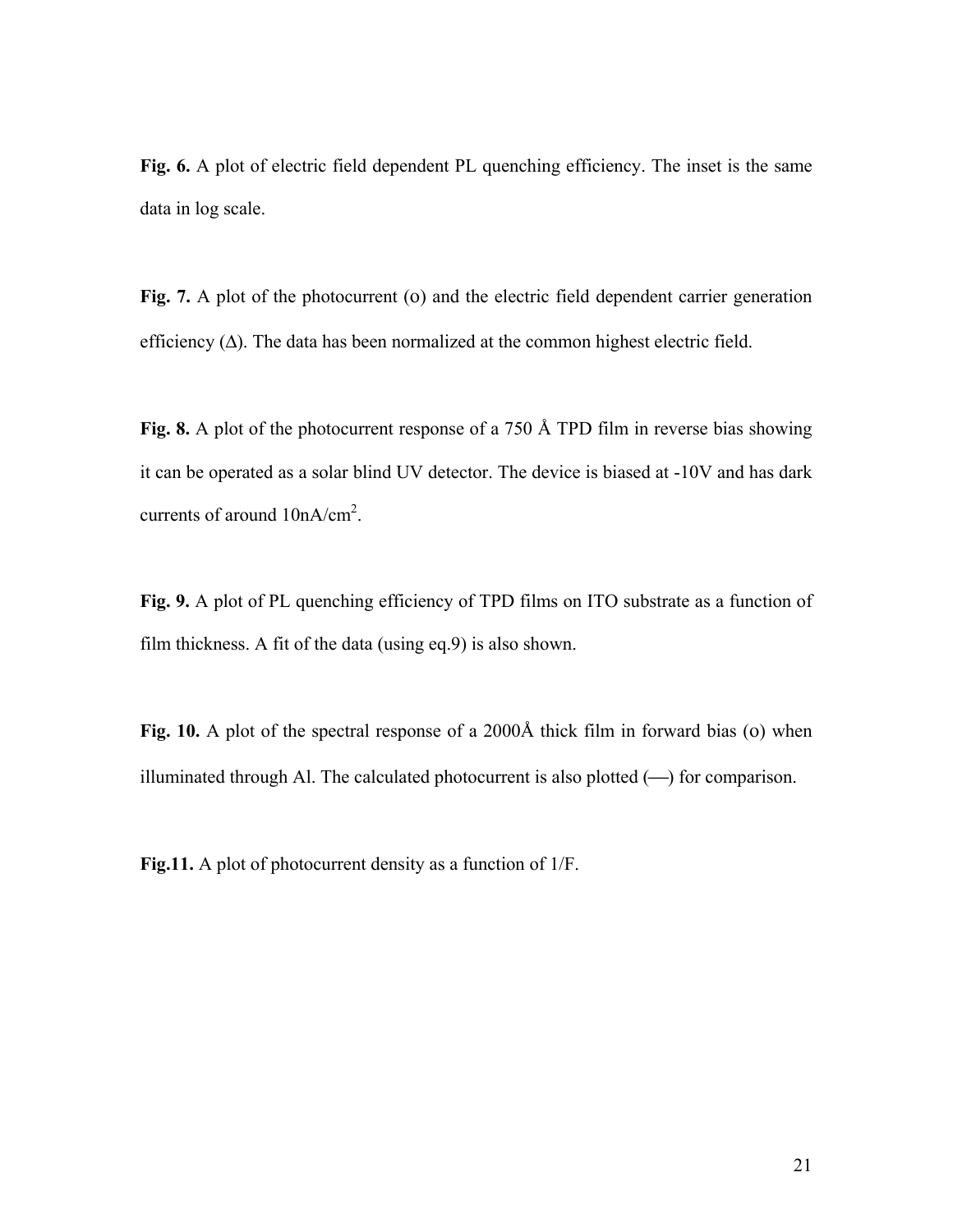

**Fig. 1.** Debdutta Ray et al.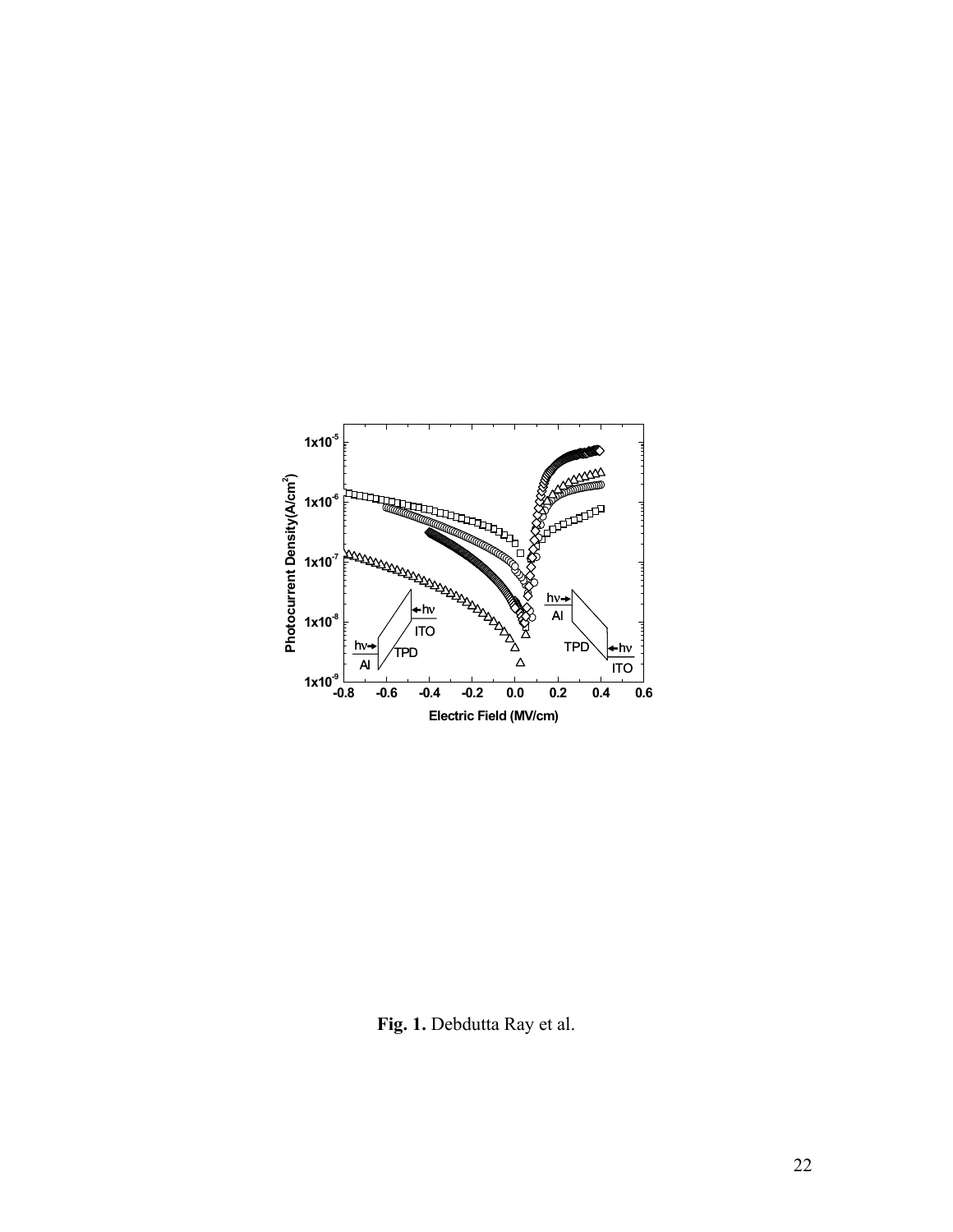

**Fig. 2.** Debdutta Ray et al.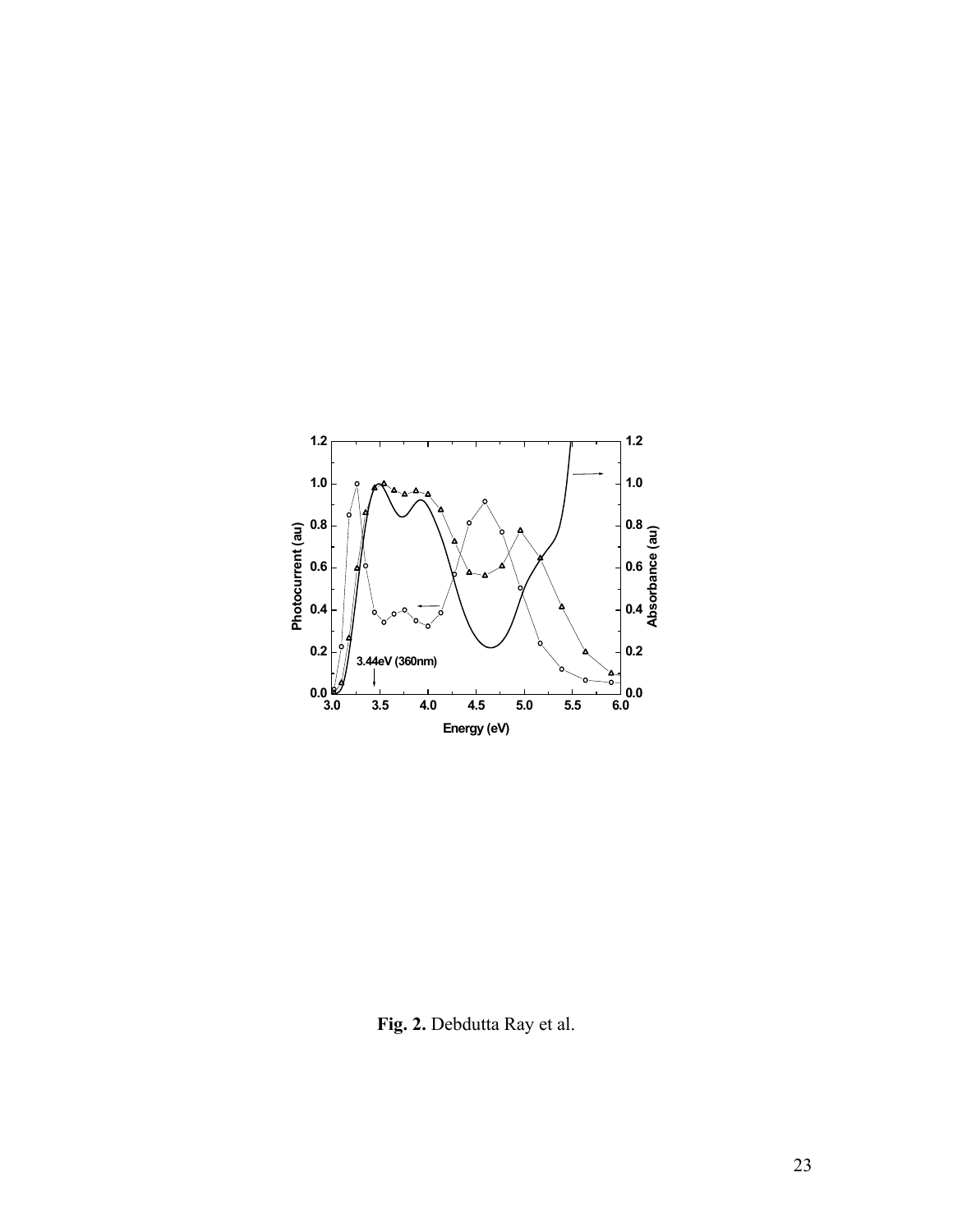

**Fig. 3.** Debdutta Ray et al.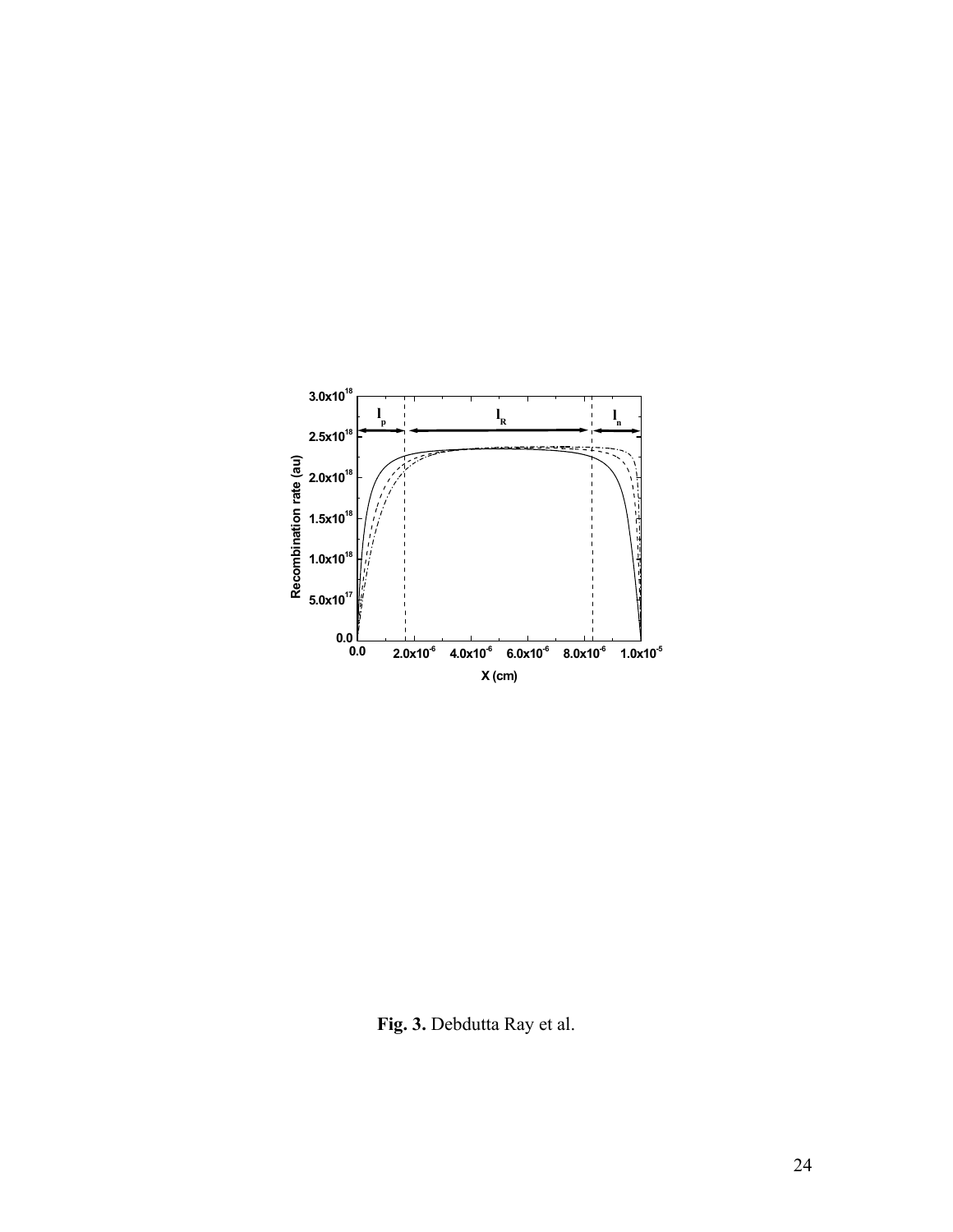

**Fig. 4.** Debdutta Ray et al.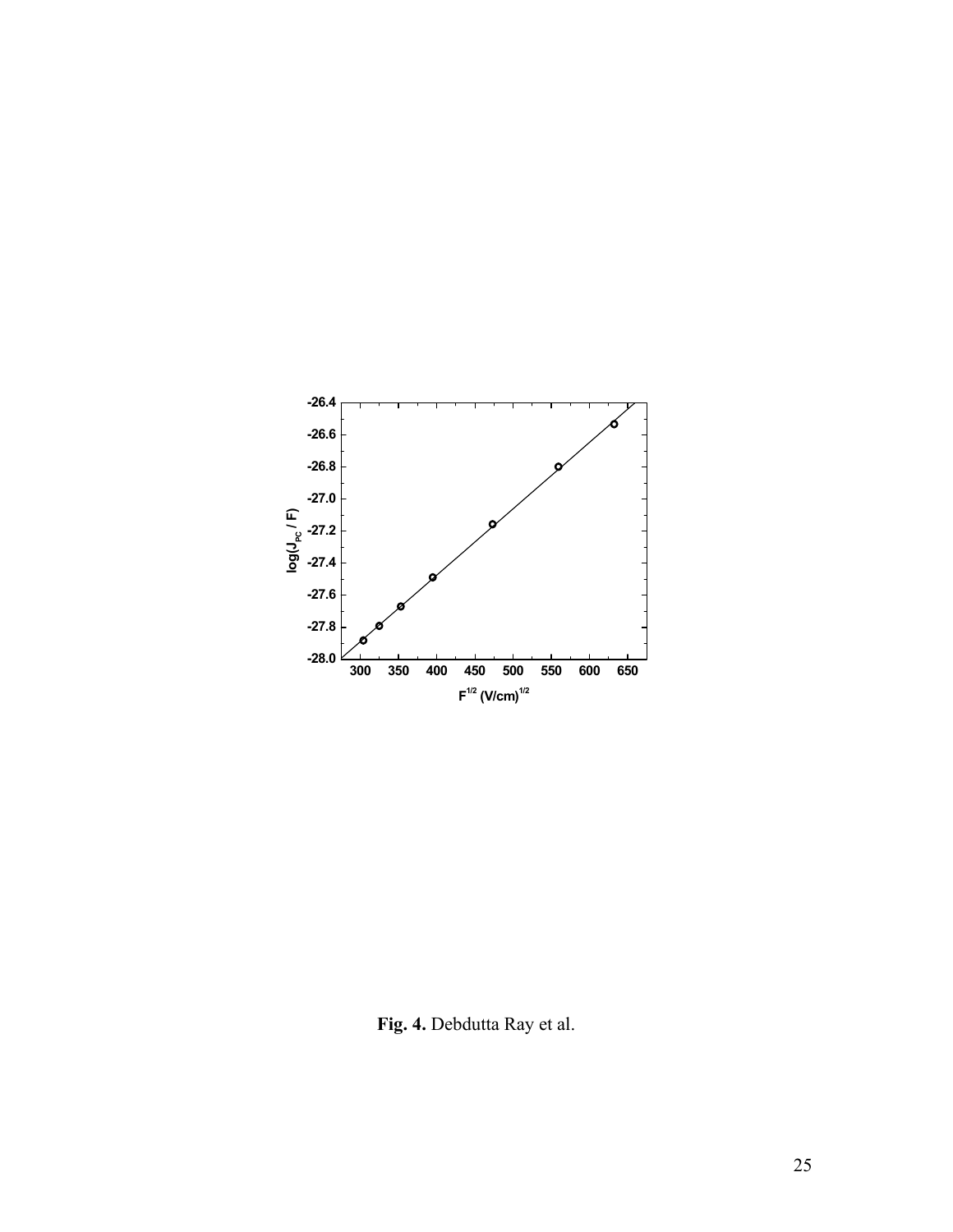

**Fig. 5.** Debdutta Ray et al.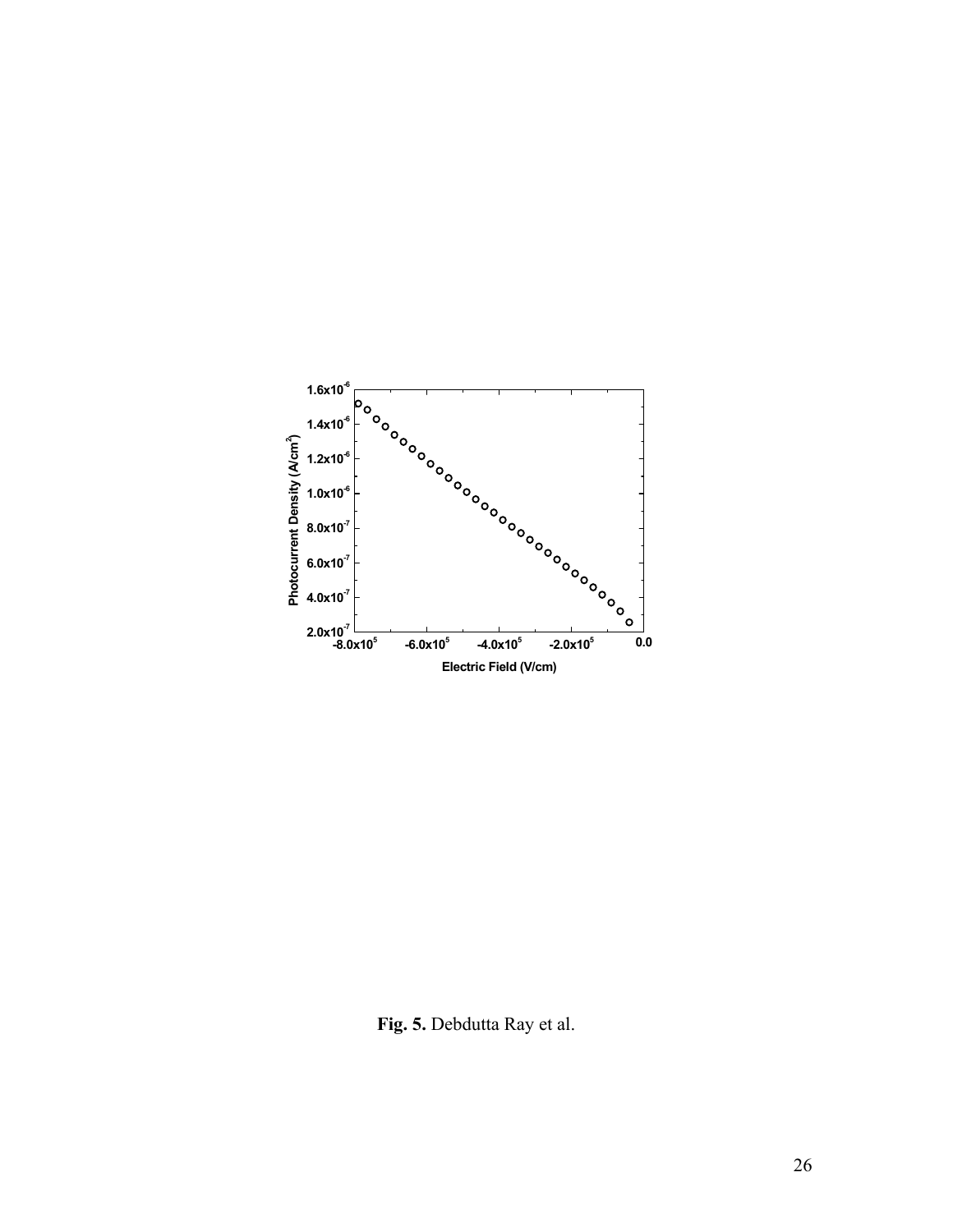

**Fig. 6.** Debdutta Ray et al.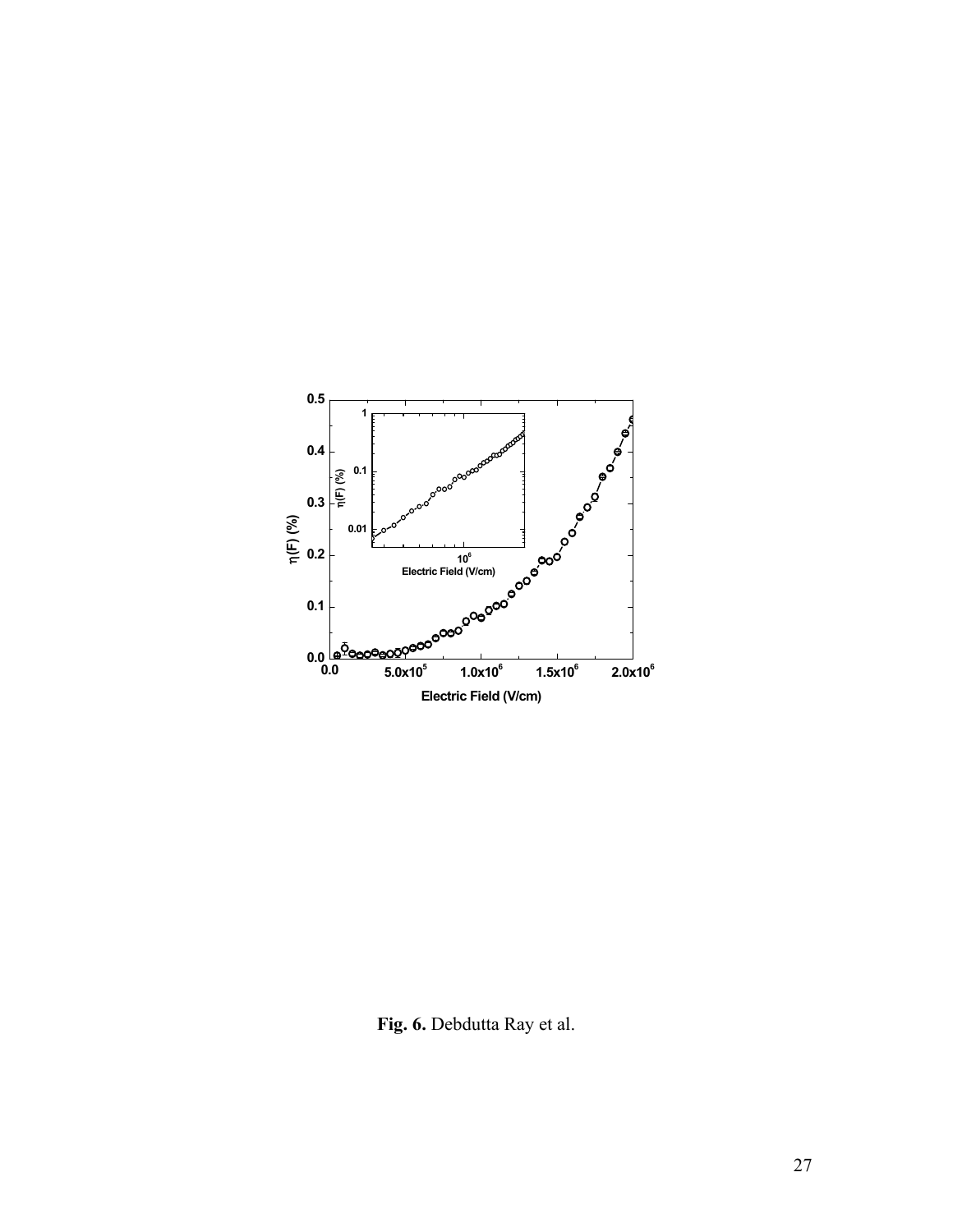

**Fig. 7.** Debdutta Ray et al.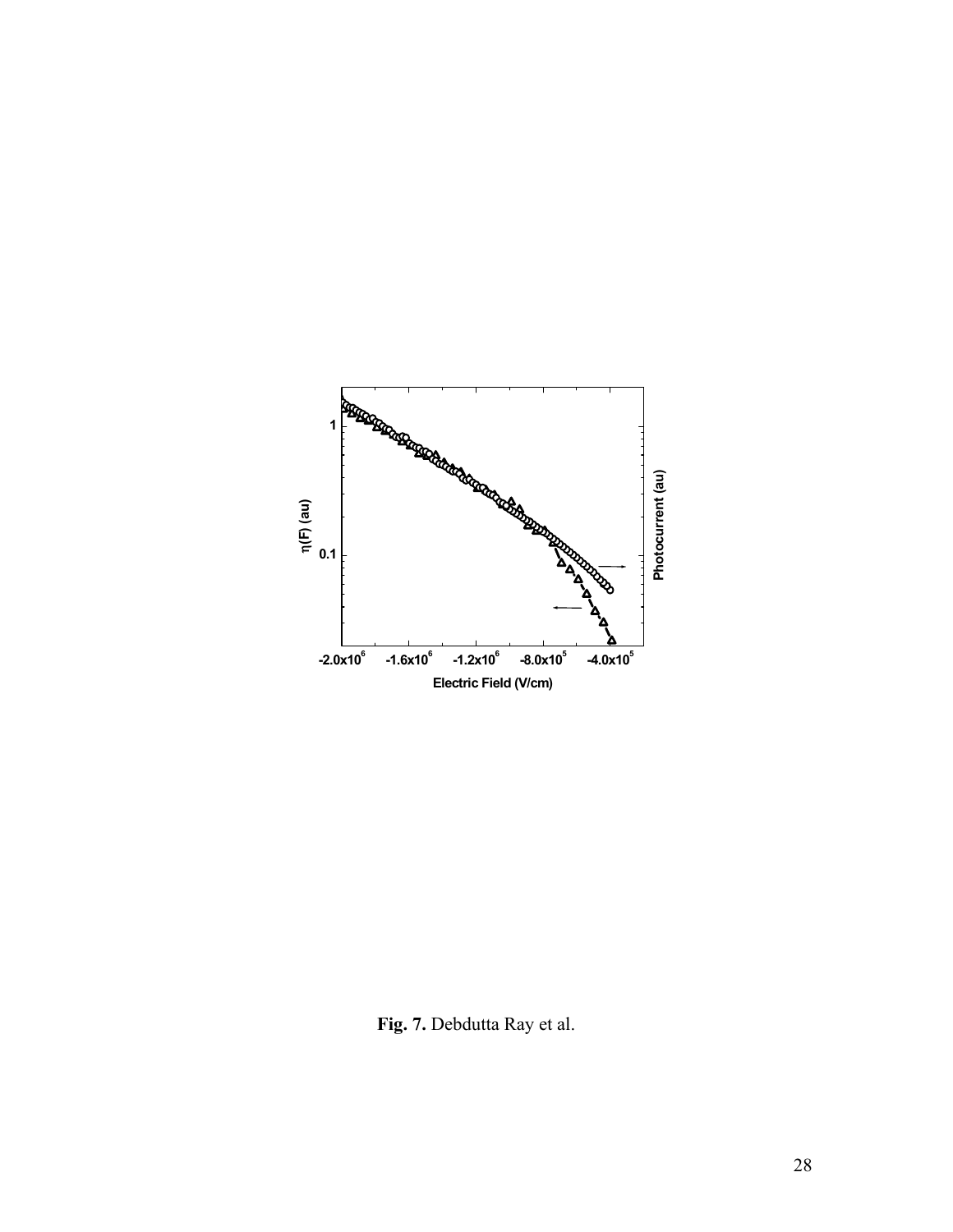

**Fig. 8.** Debdutta Ray et al.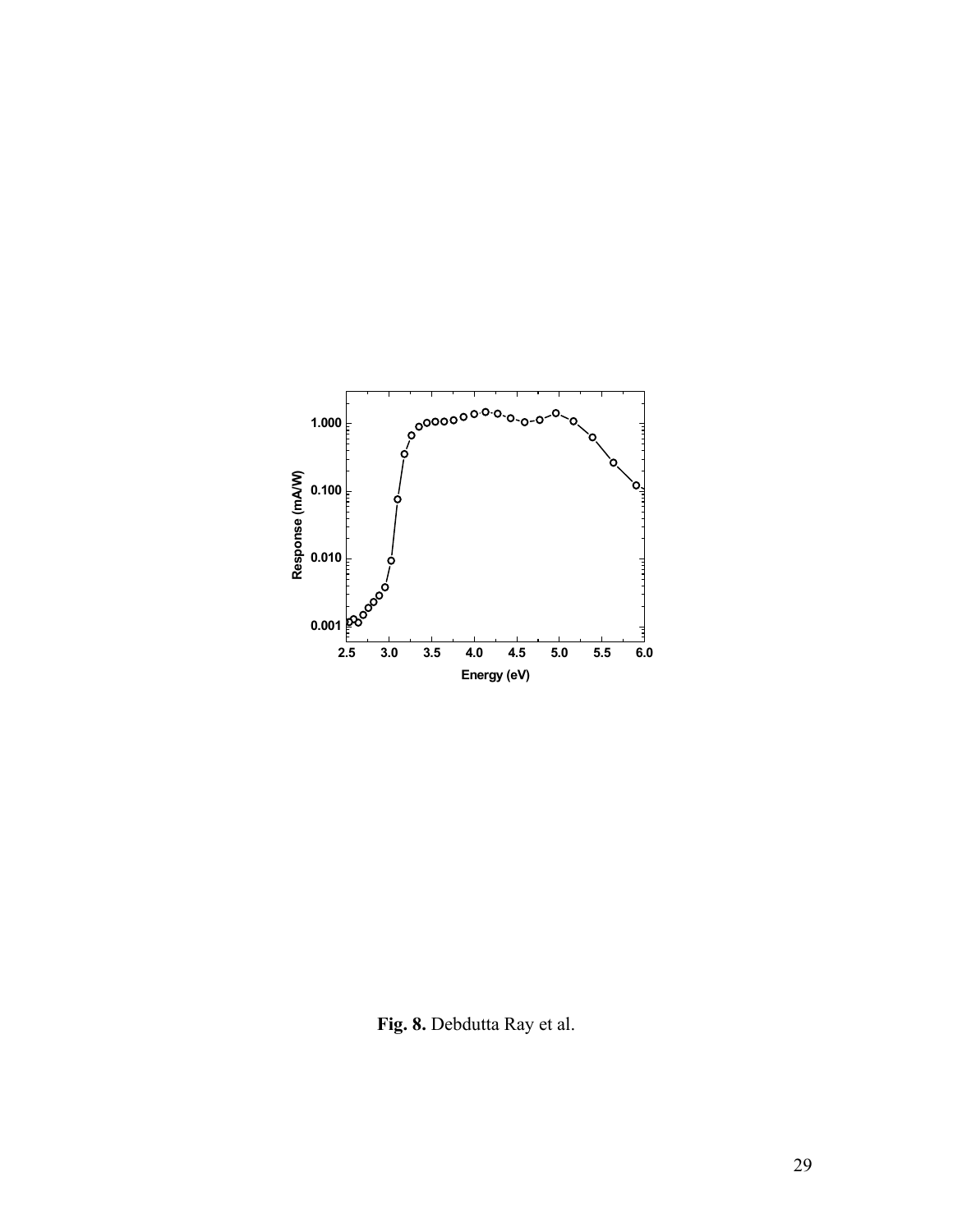

**Fig. 9.** Debdutta Ray et al.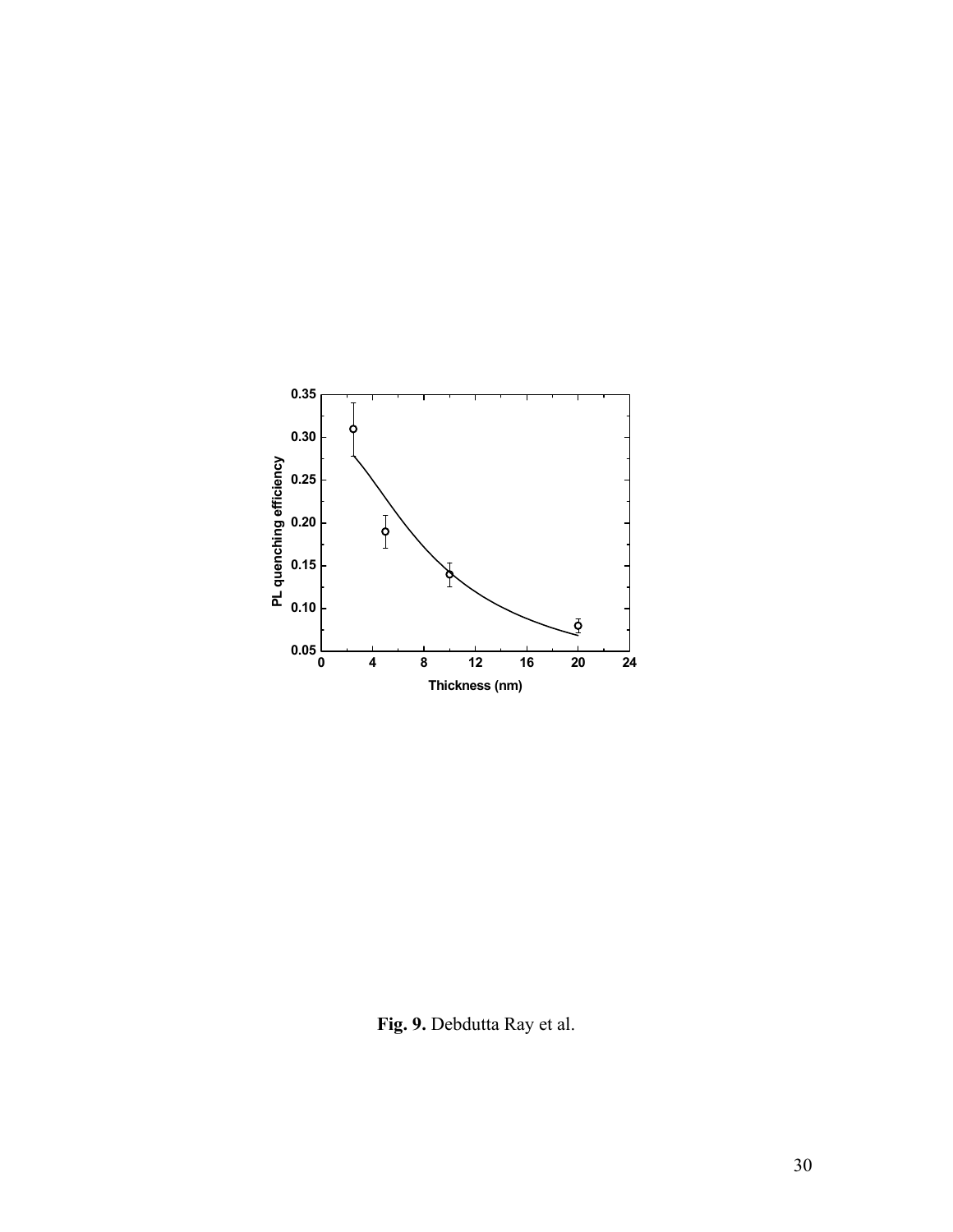

**Fig. 10.** Debdutta Ray et al.